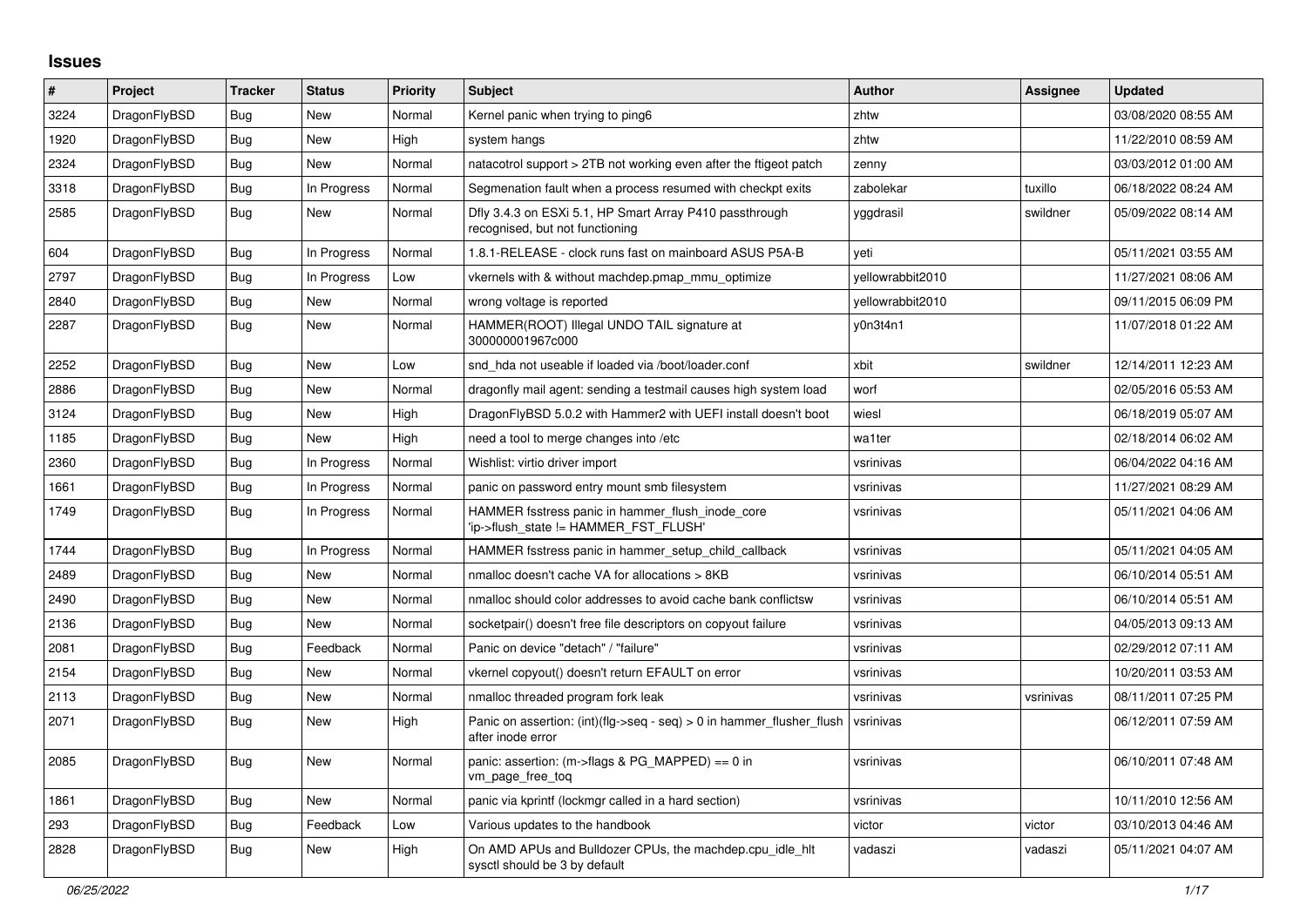| $\vert$ # | Project      | <b>Tracker</b> | <b>Status</b> | <b>Priority</b> | <b>Subject</b>                                                                                            | <b>Author</b> | Assignee | <b>Updated</b>      |
|-----------|--------------|----------------|---------------|-----------------|-----------------------------------------------------------------------------------------------------------|---------------|----------|---------------------|
| 2498      | DragonFlyBSD | Bug            | New           | Normal          | DFBSD v3.2.2-RELEASE - LIST FIRST(&bp->b dep) == NULL"<br>failed in vfs_vmio_release                      | tuxillo       |          | 05/31/2022 04:09 PM |
| 2495      | DragonFlyBSD | Bug            | <b>New</b>    | High            | DFBSD v3.3.0.960.g553fe7 - ocnt != 0" failed in<br>prop object release                                    | tuxillo       |          | 05/31/2022 04:08 PM |
| 3314      | DragonFlyBSD | <b>Bug</b>     | <b>New</b>    | Normal          | Bring virtio console(4) from FreeBSD                                                                      | tuxillo       | tuxillo  | 05/29/2022 08:24 AM |
| 1819      | DragonFlyBSD | Bug            | In Progress   | Low             | truss - Major revamping task list                                                                         | tuxillo       | tuxillo  | 11/27/2021 08:45 AM |
| 3295      | DragonFlyBSD | <b>Bug</b>     | In Progress   | Normal          | Adapt devel/libvirt for nvmm                                                                              | tuxillo       | tuxillo  | 11/03/2021 04:56 PM |
| 2638      | DragonFlyBSD | <b>Bug</b>     | Feedback      | High            | Fix machdep.pmap_mmu_optimize                                                                             | tuxillo       |          | 05/11/2021 04:07 AM |
| 2636      | DragonFlyBSD | Bug            | Feedback      | Low             | Add -x flag to iostat (a la solaris)                                                                      | tuxillo       |          | 05/11/2021 04:07 AM |
| 2631      | DragonFlyBSD | <b>Bug</b>     | In Progress   | Low             | Verify library versioning current with full package build and switch it<br>on (after publishing packages) | tuxillo       |          | 05/11/2021 04:06 AM |
| 1332      | DragonFlyBSD | <b>Bug</b>     | Feedback      | Normal          | DFBSD 2.2 - Booting usbcdrom/usbsticks on thinkpad hangs on<br>"BTX Halted"                               | tuxillo       |          | 05/11/2021 04:00 AM |
| 2647      | DragonFlyBSD | <b>Bug</b>     | <b>New</b>    | Normal          | HAMMER panic on 3.6.0                                                                                     | tuxillo       |          | 05/11/2021 03:54 AM |
| 2641      | DragonFlyBSD | Bug            | <b>New</b>    | Normal          | Panic when loading natapci as module                                                                      | tuxillo       |          | 05/11/2021 03:54 AM |
| 2630      | DragonFlyBSD | <b>Bug</b>     | New           | Normal          | Bring in latest iconv fixes from FreeBSD10 as well as csmapper<br>updates                                 | tuxillo       |          | 05/11/2021 03:54 AM |
| 2358      | DragonFlyBSD | Bug            | In Progress   | Normal          | DFBSD v3.0.2.32.g928ca - panic: hammer: insufficient undo FIFO<br>space!                                  | tuxillo       | tuxillo  | 05/10/2021 02:50 AM |
| 3196      | DragonFlyBSD | <b>Bug</b>     | <b>New</b>    | Normal          | test issue after redmine upgrade (2)                                                                      | tuxillo       |          | 07/05/2019 04:33 AM |
| 3157      | DragonFlyBSD | Bug            | New           | Normal          | TP-Link UE300 not working in 5.2-RELEASE                                                                  | tuxillo       |          | 11/15/2018 02:08 PM |
| 2629      | DragonFlyBSD | <b>Bug</b>     | New           | Normal          | Replace gcc44 with llvm34, clang34, and libc++                                                            | tuxillo       |          | 06/02/2014 02:30 PM |
| 2556      | DragonFlyBSD | <b>Bug</b>     | Feedback      | Normal          | DragonFly v3.5.0.81.gd3479 - Process signal weirdness                                                     | tuxillo       |          | 12/17/2013 03:48 PM |
| 2084      | DragonFlyBSD | Bug            | New           | Normal          | DFBSD v2.11.0.242.g4d317 - panic: zone: entry not free                                                    | tuxillo       |          | 07/03/2012 01:23 AM |
| 2351      | DragonFlyBSD | <b>Bug</b>     | In Progress   | Normal          | DFBSD v3.1.0.579.g44ccf - Stuck during startup, random freezes                                            | tuxillo       |          | 04/24/2012 08:21 AM |
| 2345      | DragonFlyBSD | <b>Bug</b>     | In Progress   | Normal          | DFBSD v3.1.0.457.gd679f - NFS panic on diskless station                                                   | tuxillo       |          | 04/07/2012 05:22 PM |
| 2283      | DragonFlyBSD | <b>Bug</b>     | New           | Normal          | DFBSD DragonFly v2.13.0.957.g4f459 - pmap_release: page<br>should already be gone 0xc27120bc              | tuxillo       |          | 01/23/2012 03:03 AM |
| 2282      | DragonFlyBSD | <b>Bug</b>     | In Progress   | Normal          | gdb segfaults with certain corefiles                                                                      | tuxillo       |          | 01/18/2012 04:40 PM |
| 2224      | DragonFlyBSD | Bug            | New           | Normal          | v2.13.0.291.gaa7ec - Panic on fq while installing world                                                   | tuxillo       |          | 11/18/2011 01:40 AM |
| 2171      | DragonFlyBSD | Bug            | New           | Normal          | DFBSD v2.13.0.151.gdc8442 - panic: assertion "(*ptep &<br>(PG_MANAGED PG_V)) == PG_V"                     | tuxillo       |          | 11/04/2011 05:06 PM |
| 2166      | DragonFlyBSD | <b>Bug</b>     | <b>New</b>    | Normal          | DFBSD v2.13.0.109.g05b9d - Strange lockups                                                                | tuxillo       |          | 10/29/2011 11:20 AM |
| 2129      | DragonFlyBSD | Bug            | New           | Normal          | DFBSD v2.11.0.661.gf9438 i386 - panic: lockmgr thrd_sleep                                                 | tuxillo       |          | 09/05/2011 09:49 AM |
| 1867      | DragonFlyBSD | Bug            | New           | Normal          | it(4) motherboard and fan problems                                                                        | tuxillo       |          | 07/08/2011 10:48 AM |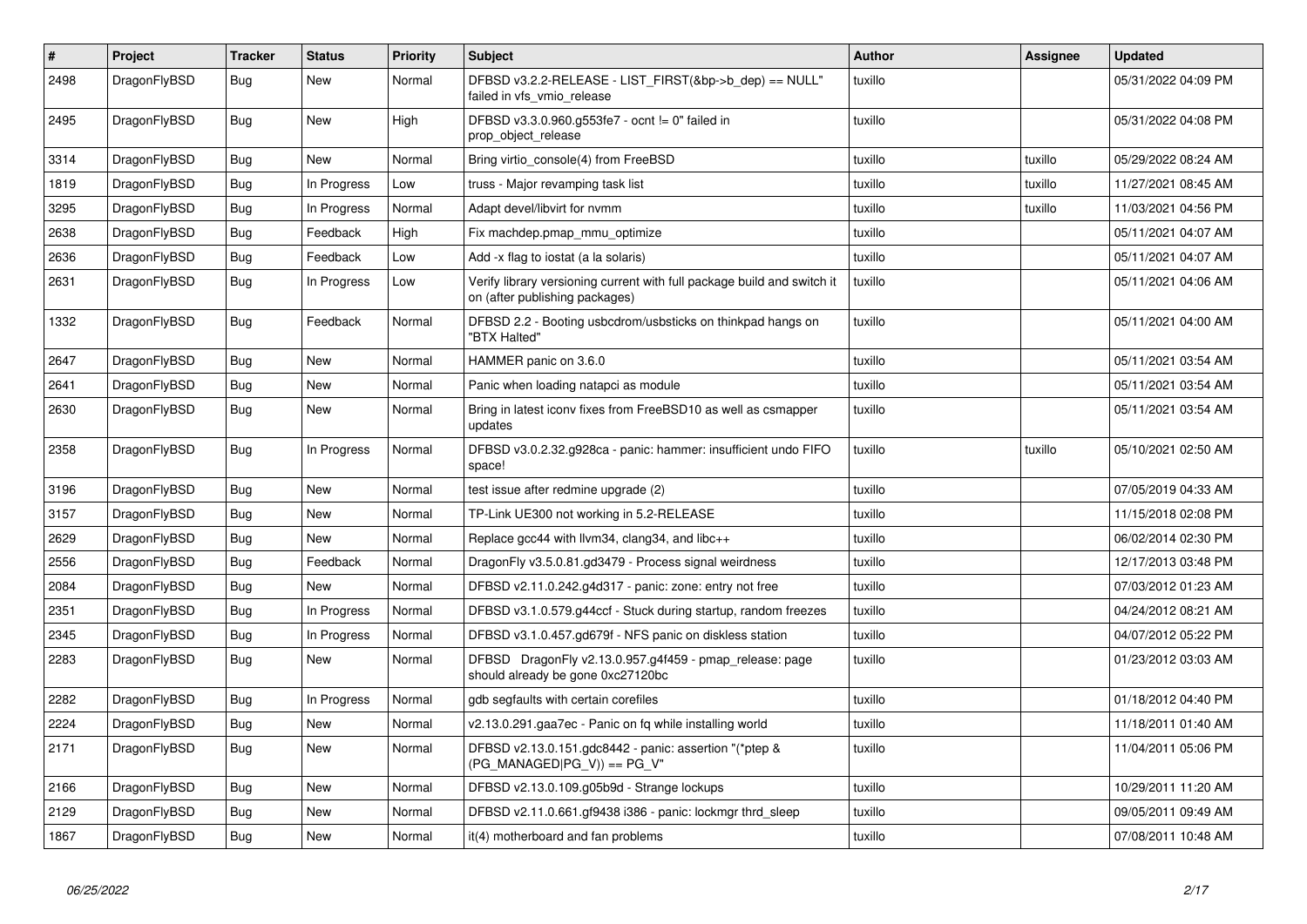| $\vert$ # | <b>Project</b> | <b>Tracker</b> | <b>Status</b> | <b>Priority</b> | <b>Subject</b>                                                                         | <b>Author</b>     | <b>Assignee</b> | <b>Updated</b>      |
|-----------|----------------|----------------|---------------|-----------------|----------------------------------------------------------------------------------------|-------------------|-----------------|---------------------|
| 2078      | DragonFlyBSD   | Bug            | <b>New</b>    | Normal          | DFBSD i386 v2.11.0.201.g3ed2f - Panic during installworld into a<br>vn0 device         | tuxillo           |                 | 05/19/2011 07:50 PM |
| 1959      | DragonFlyBSD   | <b>Bug</b>     | New           | Normal          | DFBSD v2.9.1.422.gc98f2 - Panic during boot - IPv6 and PF                              | tuxillo           |                 | 01/13/2011 03:37 AM |
| 2140      | DragonFlyBSD   | <b>Bug</b>     | <b>New</b>    | High            | hammer_io_delallocate panic with 'duplicate entry' message                             | ttw               |                 | 10/07/2011 12:22 PM |
| 3170      | DragonFlyBSD   | <b>Bug</b>     | <b>New</b>    | Normal          | repeatable nfsd crash                                                                  | tse               |                 | 06/11/2020 05:52 AM |
| 3208      | DragonFlyBSD   | Bug            | New           | Normal          | Crash related to nfsd                                                                  | tse               |                 | 06/11/2020 05:52 AM |
| 3197      | DragonFlyBSD   | Bug            | New           | Normal          | DragonFly upgrades                                                                     | tse               |                 | 04/18/2020 04:18 PM |
| 3231      | DragonFlyBSD   | Bug            | New           | Normal          | wifi drops on 5.8                                                                      | tse               |                 | 04/06/2020 05:08 AM |
| 3225      | DragonFlyBSD   | Bug            | New           | Normal          | nfsd freeze when using gemu                                                            | tse               |                 | 03/17/2020 11:52 AM |
| 3199      | DragonFlyBSD   | <b>Bug</b>     | <b>New</b>    | Normal          | PFS label not found panic                                                              | tse               |                 | 08/21/2019 03:51 AM |
| 806       | DragonFlyBSD   | Bug            | Feedback      | Normal          | boot error on MacBook                                                                  | tralamazza        |                 | 06/04/2022 05:28 AM |
| 3252      | DragonFlyBSD   | Bug            | New           | Normal          | tcsetattr/tcgetattr set errno incorrectly on non-TTY                                   | tonyc             |                 | 10/26/2020 09:34 PM |
| 1282      | DragonFlyBSD   | Bug            | Feedback      | Normal          | panic (trap 12) when booting SMP kernel on Atom 330 (dual core)                        | tomaz.borstnar    |                 | 05/11/2021 04:00 AM |
| 1579      | DragonFlyBSD   | Bug            | Feedback      | Normal          | dfly 2.4.1 does not like HP DL360G4p and Smart Array 6400 with<br>MSA <sub>20</sub>    | tomaz.borstnar    | tuxillo         | 06/02/2014 02:44 PM |
| 2473      | DragonFlyBSD   | Bug            | New           | Normal          | Kernel crash when trying to up the wpi0 device (Dfly<br>v3.3.0.758.g47388-DEVELOPMENT) | tomaz             |                 | 02/24/2014 08:50 AM |
| 2931      | DragonFlyBSD   | Bug            | <b>New</b>    | Low             | 'gdb' of 'vkernel' unable to print backtrace                                           | tofergus          |                 | 07/26/2016 01:51 PM |
| 2930      | DragonFlyBSD   | Bug            | <b>New</b>    | High            | 'objcache' causes panic during 'nfs readdir'                                           | tofergus          |                 | 07/26/2016 01:09 PM |
| 2812      | DragonFlyBSD   | <b>Bug</b>     | New           | Normal          | Panic on Intel DE3815TYKHE                                                             | tmorp             |                 | 05/14/2015 03:14 PM |
| 3316      | DragonFlyBSD   | <b>Bug</b>     | New           | Normal          | hammer2_dirent_create() allows creating >1 dirents with the same<br>name               | tkusumi           |                 | 06/05/2022 12:35 PM |
| 3312      | DragonFlyBSD   | Submit         | <b>New</b>    | Normal          | hammer2: redundant chain modify after chain creation                                   | tkusumi           |                 | 05/15/2022 01:35 PM |
| 3269      | DragonFlyBSD   | Bug            | In Progress   | Normal          | Is double-buffer'd buf still required by HAMMER2?                                      | tkusumi           |                 | 05/12/2021 04:09 PM |
| 3266      | DragonFlyBSD   | <b>Bug</b>     | New           | High            | Filesystems broken due to "KKASSERT(count &<br>TOK COUNTMASK);"                        | tkusumi           |                 | 03/15/2021 01:21 PM |
| 3249      | DragonFlyBSD   | Bug            | New           | Normal          | HAMMER2 fsync(2) not working properly                                                  | tkusumi           |                 | 09/21/2020 07:07 AM |
| 3246      | DragonFlyBSD   | Bug            | <b>New</b>    | Normal          | HAMMER2 unable to handle ENOSPC properly                                               | tkusumi           |                 | 09/04/2020 11:11 AM |
| 3184      | DragonFlyBSD   | <b>Bug</b>     | New           | Normal          | tsleep(9) return value when PCATCH specified                                           | tkusumi           |                 | 04/03/2019 06:49 AM |
| 3142      | DragonFlyBSD   | Submit         | New           | Normal          | lib/libdmsg: Unbreak using new API EVP CIPHER CTX new()                                | tkusumi           |                 | 07/08/2018 04:18 AM |
| 2857      | DragonFlyBSD   | Bug            | New           | Normal          | hammer stalls via bitcoin-qt                                                           | tkusumi           |                 | 11/30/2015 06:52 AM |
| 2459      | DragonFlyBSD   | <b>Bug</b>     | Feedback      | Normal          | apic problems with HP Probook 4510s                                                    | thowe             |                 | 11/27/2021 08:22 AM |
| 285       | DragonFlyBSD   | Bug            | Feedback      | Low             | interrupt latency with re without ip address configured                                | thomas.nikolajsen |                 | 02/20/2014 10:30 AM |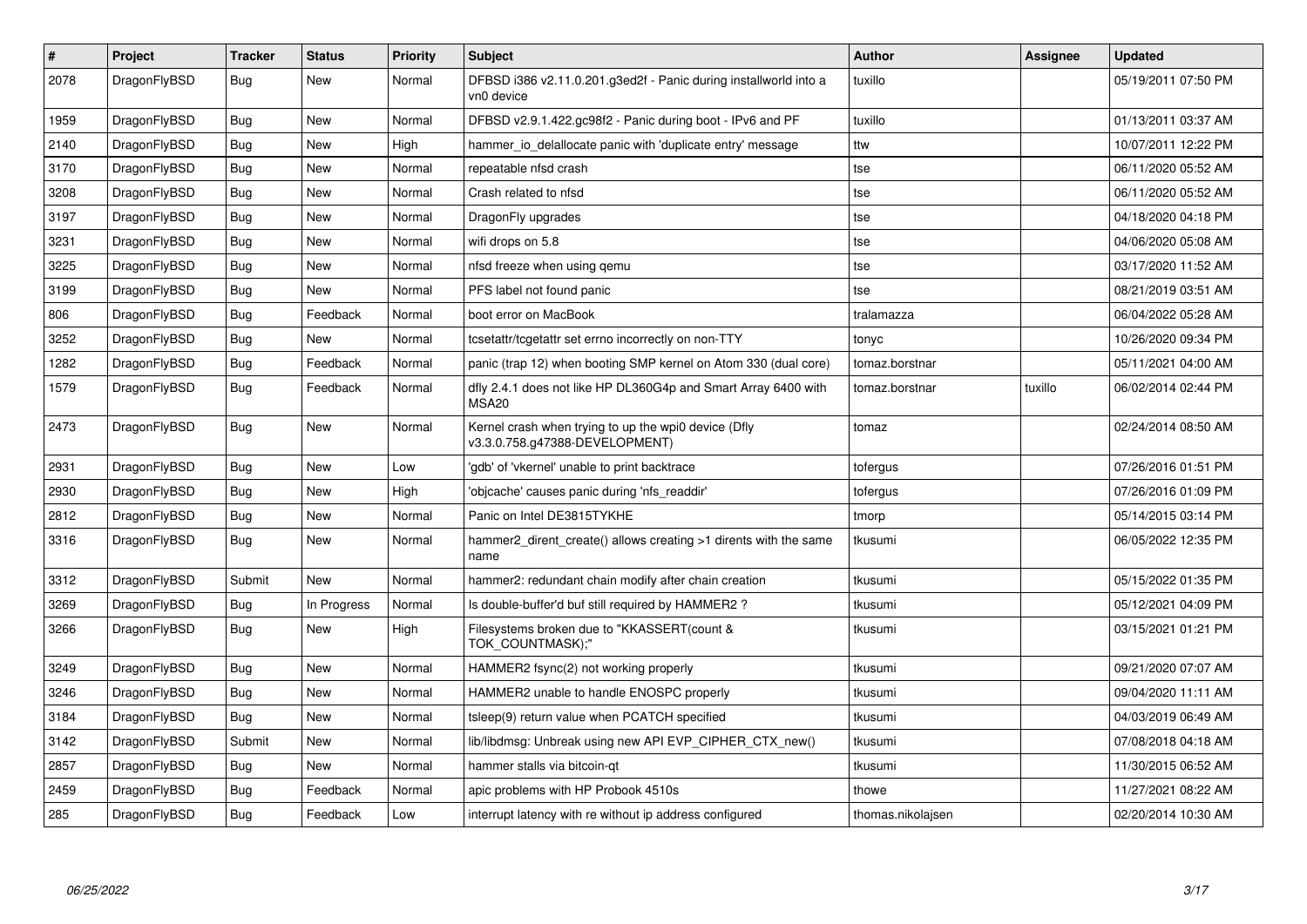| $\pmb{\#}$ | Project      | <b>Tracker</b> | <b>Status</b> | <b>Priority</b> | Subject                                                                                                  | <b>Author</b>     | Assignee | <b>Updated</b>      |
|------------|--------------|----------------|---------------|-----------------|----------------------------------------------------------------------------------------------------------|-------------------|----------|---------------------|
| 2609       | DragonFlyBSD | Bug            | New           | Normal          | master: panic: assertion<br>"LWKT_TOKEN_HELD_ANY(vm_object_token(object))" failed in<br>swp pager lookup | thomas.nikolajsen |          | 11/28/2013 11:36 AM |
| 2436       | DragonFlyBSD | <b>Bug</b>     | New           | Normal          | panic: assertion "lp->lwp_qcpu == dd->cpuid" failed in<br>dfly_acquire_curproc                           | thomas.nikolajsen |          | 01/23/2013 11:07 AM |
| 2296       | DragonFlyBSD | <b>Bug</b>     | In Progress   | High            | panic: assertion "m->wire count > 0" failed                                                              | thomas.nikolajsen |          | 08/30/2012 06:09 AM |
| 1984       | DragonFlyBSD | Bug            | New           | Normal          | hammer mount fails after crash - HAMMER: FIFO record bad head<br>signature                               | thomas.nikolaisen |          | 03/08/2011 06:57 PM |
| 1127       | DragonFlyBSD | Bug            | Feedback      | Low             | cdrom drive not detected                                                                                 | tgr               | corecode | 01/15/2015 08:55 AM |
| 3113       | DragonFlyBSD | <b>Bug</b>     | In Progress   | Urgent          | Booting vKernel fails due being out of swap space                                                        | tcullen           |          | 05/11/2021 04:14 AM |
| 2921       | DragonFlyBSD | Submit         | New           | Normal          | Allow moused to accept userland mouse events                                                             | tautolog          |          | 05/11/2021 04:08 AM |
| 3135       | DragonFlyBSD | Submit         | New           | Normal          | Add EVFILT RECV and EVFILT SEND                                                                          | tautolog          |          | 05/25/2018 09:59 PM |
| 3036       | DragonFlyBSD | Bug            | New           | Normal          | panic in icmp_redirect_start() ASSERT_IN_NETISR(0)                                                       | tautolog          |          | 05/11/2017 07:27 PM |
| 3205       | DragonFlyBSD | <b>Bug</b>     | Feedback      | High            | Go compiler net test failing                                                                             | t_dfbsd           | tuxillo  | 05/10/2021 02:45 AM |
| 3217       | DragonFlyBSD | Bug            | <b>New</b>    | Normal          | rescue tools: make install fails if rescue folder doesn't exist                                          | t_dfbsd           |          | 11/27/2019 08:16 PM |
| 2915       | DragonFlyBSD | Bug            | New           | High            | Hammer mirror-copy problem                                                                               | t dfbsd           |          | 08/25/2016 05:28 AM |
| 2509       | DragonFlyBSD | Bug            | New           | Normal          | Redefinition of DIRBLKSIZ in restore(8)                                                                  | swildner          |          | 06/04/2022 04:40 AM |
| 243        | DragonFlyBSD | Bug            | Feedback      | Normal          | weird behavior in the shell                                                                              | swildner          |          | 05/31/2022 02:51 PM |
| 1913       | DragonFlyBSD | Bug            | <b>New</b>    | Normal          | panic: assertion: ip->flush_state != HAMMER_FST_FLUSH in<br>hammer_flush_inode_core                      | swildner          |          | 11/20/2010 05:27 PM |
| 1907       | DragonFlyBSD | <b>Bug</b>     | <b>New</b>    | Normal          | Hammer crash in hammer_flusher_flush()                                                                   | swildner          |          | 11/11/2010 05:07 AM |
| 2082       | DragonFlyBSD | <b>Bug</b>     | <b>New</b>    | Normal          | dfbsd 2.10.1 amd64 - mc port build error with 'bmake bin-install'                                        | sun-doctor        |          | 05/25/2011 07:18 PM |
| 2020       | DragonFlyBSD | Bug            | <b>New</b>    | Low             | Port brcm80211 driver from Linux to DragonFly BSD                                                        | studer            |          | 03/05/2011 10:54 PM |
| 2055       | DragonFlyBSD | Bug            | New           | Normal          | $ssh + IPV6 + bridge \Rightarrow connection freezes$                                                     | steve             |          | 04/24/2011 07:13 PM |
| 2004       | DragonFlyBSD | Bug            | <b>New</b>    | Normal          | LWKT_WAIT_IPIQ panic                                                                                     | steve             |          | 03/08/2011 05:46 PM |
| 3129       | DragonFlyBSD | Bug            | <b>New</b>    | High            | Kernel panic with 5.2.0 on A2SDi-4C-HLN4F                                                                | stateless         |          | 04/24/2018 12:50 AM |
| 2587       | DragonFlyBSD | Bug            | New           | Normal          | SATA DVD writer not detected by DragonFly                                                                | srussell          |          | 09/04/2020 08:55 AM |
| 2586       | DragonFlyBSD | Bug            | <b>New</b>    | Normal          | pf: "modulate" state seems problematic                                                                   | srussell          |          | 09/25/2013 07:36 PM |
| 2077       | DragonFlyBSD | Bug            | New           | Normal          | USB devices conflicting                                                                                  | srussell          |          | 05/17/2011 05:12 PM |
| 2936       | DragonFlyBSD | Bug            | New           | Normal          | loader.efi crashes while loading kernel                                                                  | spaceille         |          | 08/20/2016 06:17 AM |
| 1964       | DragonFlyBSD | Bug            | New           | Normal          | iwn (panic assertion : wlan assert serialized)                                                           | sjmm.ptr          | josepht  | 02/01/2011 12:57 PM |
| 1302       | DragonFlyBSD | <b>Bug</b>     | In Progress   | Normal          | Checkpoint regression?                                                                                   | sjg               | sig      | 07/10/2013 05:22 PM |
| 2061       | DragonFlyBSD | Bug            | New           | Normal          | USB keyboard boot panic                                                                                  | sjg               |          | 05/04/2012 12:20 AM |
| 2141       | DragonFlyBSD | <b>Bug</b>     | New           | Urgent          | loader and/or documentation broken                                                                       | sjg               |          | 01/20/2012 10:51 AM |
| 1786       | DragonFlyBSD | Bug            | New           | Normal          | Calling NULL function pointer initiates panic loop                                                       | sjg               |          | 10/11/2010 05:28 PM |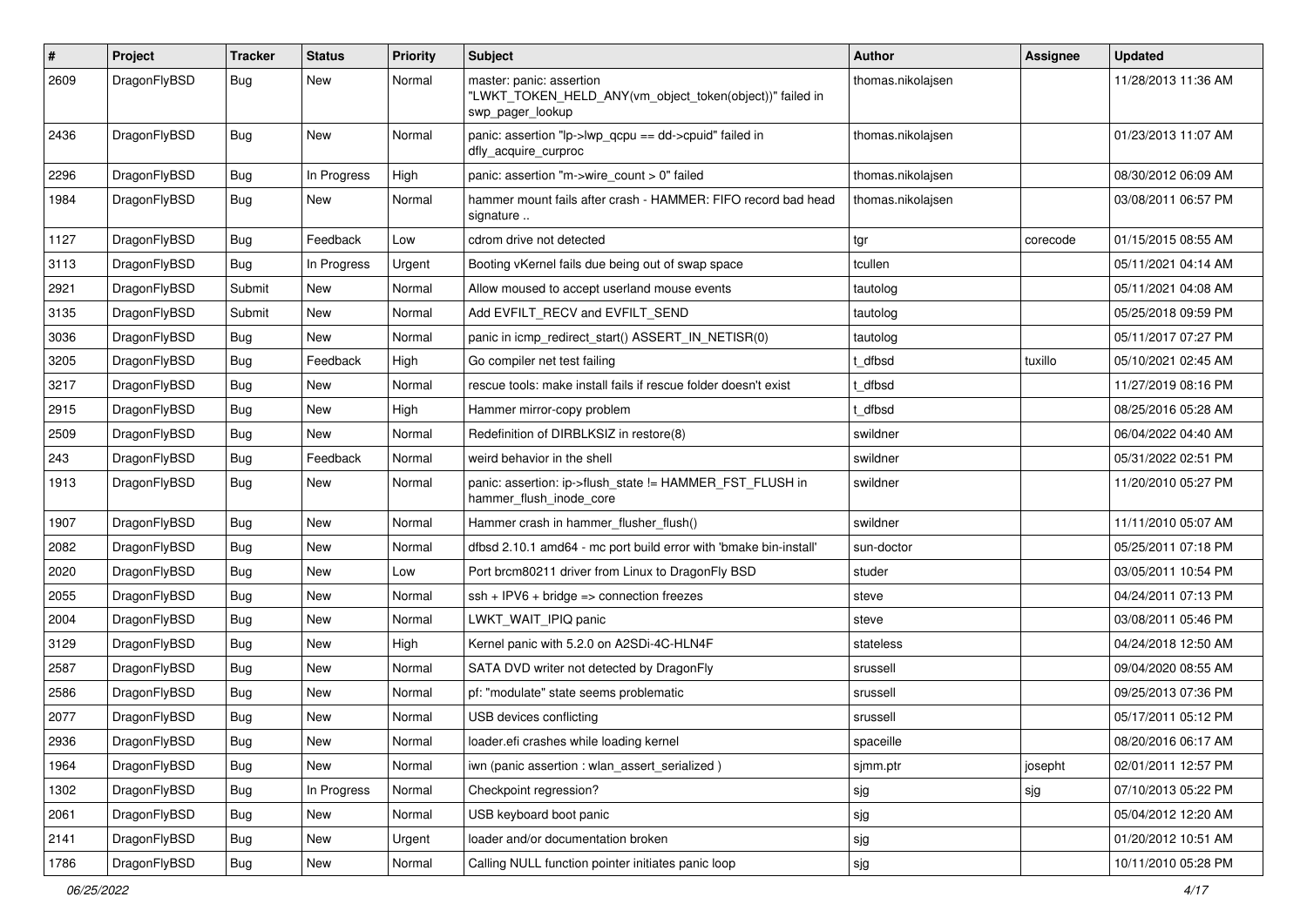| #    | Project      | <b>Tracker</b> | <b>Status</b> | <b>Priority</b> | <b>Subject</b>                                                                                  | Author     | <b>Assignee</b> | <b>Updated</b>      |
|------|--------------|----------------|---------------|-----------------|-------------------------------------------------------------------------------------------------|------------|-----------------|---------------------|
| 2891 | DragonFlyBSD | Bug            | <b>New</b>    | Normal          | Kernel panic in IEEE802.11 related code                                                         | shamaz     |                 | 05/29/2016 05:49 PM |
| 2863 | DragonFlyBSD | <b>Bug</b>     | <b>New</b>    | Normal          | HAMMER synch tid is zero                                                                        | shamaz     |                 | 12/12/2015 11:24 PM |
| 2820 | DragonFlyBSD | <b>Bug</b>     | <b>New</b>    | Normal          | TP-Link USB Wi-Fi adapter cannot be reattached to the system                                    | shamaz     |                 | 05/22/2015 09:45 PM |
| 1961 | DragonFlyBSD | Bug            | <b>New</b>    | Normal          | Can't create dump from DDB                                                                      | shamaz     |                 | 01/29/2011 09:02 PM |
| 1884 | DragonFlyBSD | Bug            | <b>New</b>    | Normal          | System completely freezes while listening music (devbuf: malloc<br>limit exceeded)              | shamaz     |                 | 01/24/2011 05:00 PM |
| 1935 | DragonFlyBSD | Bug            | <b>New</b>    | Normal          | mouse does not work after switching between x and console                                       | shamaz     |                 | 12/13/2010 10:06 AM |
| 2124 | DragonFlyBSD | <b>Bug</b>     | New           | Normal          | getty repeating too quickly on port /dev/ttyv0                                                  | sgeorge.ml |                 | 09/01/2011 04:28 AM |
| 2396 | DragonFlyBSD | <b>Bug</b>     | Feedback      | High            | Latest 3.1 development version core dumps while destroying master<br><b>PFS</b>                 | sgeorge    |                 | 01/23/2013 04:10 PM |
| 2347 | DragonFlyBSD | <b>Bug</b>     | Feedback      | High            | Hammer PFSes destroy does not give back full space allocated to<br><b>PFS</b>                   | sgeorge    |                 | 07/19/2012 01:11 AM |
| 3160 | DragonFlyBSD | Submit         | In Progress   | Normal          | State the implementation difference in pkill/pgrep manual                                       | sevan      | tuxillo         | 06/03/2022 05:15 PM |
| 2933 | DragonFlyBSD | Submit         | New           | Normal          | Remove unix domain socket support from cat(1)                                                   | sevan      |                 | 08/01/2016 08:10 PM |
| 2924 | DragonFlyBSD | Bug            | <b>New</b>    | Normal          | cat -v fails to tag characters in extended table with M- prefix with<br>some locales            | sevan      |                 | 07/11/2016 07:18 AM |
| 2042 | DragonFlyBSD | <b>Bug</b>     | <b>New</b>    | Normal          | kernel panic, when run boot0cfg                                                                 | sepherosa  |                 | 05/31/2022 03:01 PM |
| 2100 | DragonFlyBSD | <b>Bug</b>     | Feedback      | Normal          | devfs related panic                                                                             | sepherosa  | alexh           | 07/10/2011 02:29 PM |
| 1944 | DragonFlyBSD | <b>Bug</b>     | <b>New</b>    | Normal          | panic: backing_object 0xdea7b258 was somehow re-referenced<br>during collapse!                  | sepherosa  |                 | 12/27/2010 02:06 AM |
| 2123 | DragonFlyBSD | Bug            | <b>New</b>    | Normal          | hammer is losing files                                                                          | schmir     |                 | 08/30/2011 07:56 PM |
| 3047 | DragonFlyBSD | <b>Bug</b>     | New           | Normal          | HAMMER critical write error                                                                     | samuel     |                 | 06/19/2019 09:50 AM |
| 2549 | DragonFlyBSD | Bug            | In Progress   | Normal          | netgraph7: Kernel page fault.                                                                   | russiane39 | nant            | 05/10/2013 11:20 PM |
| 2316 | DragonFlyBSD | <b>Bug</b>     | New           | Normal          | Ungraceful invalid password handling for adding a new user in the<br>installer                  | rune       |                 | 04/27/2012 11:23 PM |
| 1975 | DragonFlyBSD | Bug            | <b>New</b>    | Normal          | Applications seg fault in select() and poll()                                                   | rumcic     |                 | 05/31/2022 02:58 PM |
| 1192 | DragonFlyBSD | Submit         | <b>New</b>    | Normal          | KKASSERTs in sys/kern/uipc_{msg,socket}.c are too strict                                        | rumcic     |                 | 05/11/2021 04:07 AM |
| 1218 | DragonFlyBSD | Bug            | In Progress   | Normal          | panic: assertion: $error == 0$ in hammer start transaction                                      | rumcic     |                 | 05/11/2021 04:00 AM |
| 998  | DragonFlyBSD | <b>Bug</b>     | In Progress   | Normal          | Unconfiguring a vn while it is mounted                                                          | rumcic     | tuxillo         | 05/11/2021 04:00 AM |
| 1580 | DragonFlyBSD | Bug            | Feedback      | Normal          | Panic (Fatal trap 12: page fault while in kernel mode) while playing<br>with pf and netif names | rumcic     |                 | 12/21/2018 01:21 AM |
| 1250 | DragonFlyBSD | <b>Bug</b>     | Feedback      | Normal          | Panic upon plugging an USB flash drive into the machine                                         | rumcic     |                 | 03/10/2013 05:17 AM |
| 1249 | DragonFlyBSD | <b>Bug</b>     | Feedback      | Normal          | panic: ffs_vfree: freeing free inode                                                            | rumcic     |                 | 03/10/2013 05:13 AM |
| 1489 | DragonFlyBSD | Bug            | Feedback      | Normal          | panic: ufs_dirbad: bad dir                                                                      | rumcic     |                 | 03/10/2013 04:34 AM |
| 2423 | DragonFlyBSD | <b>Bug</b>     | New           | Urgent          | After multiple panics/locks, hitting KKASSERT in<br>hammer_init_cursor                          | rumcic     |                 | 09/18/2012 02:28 AM |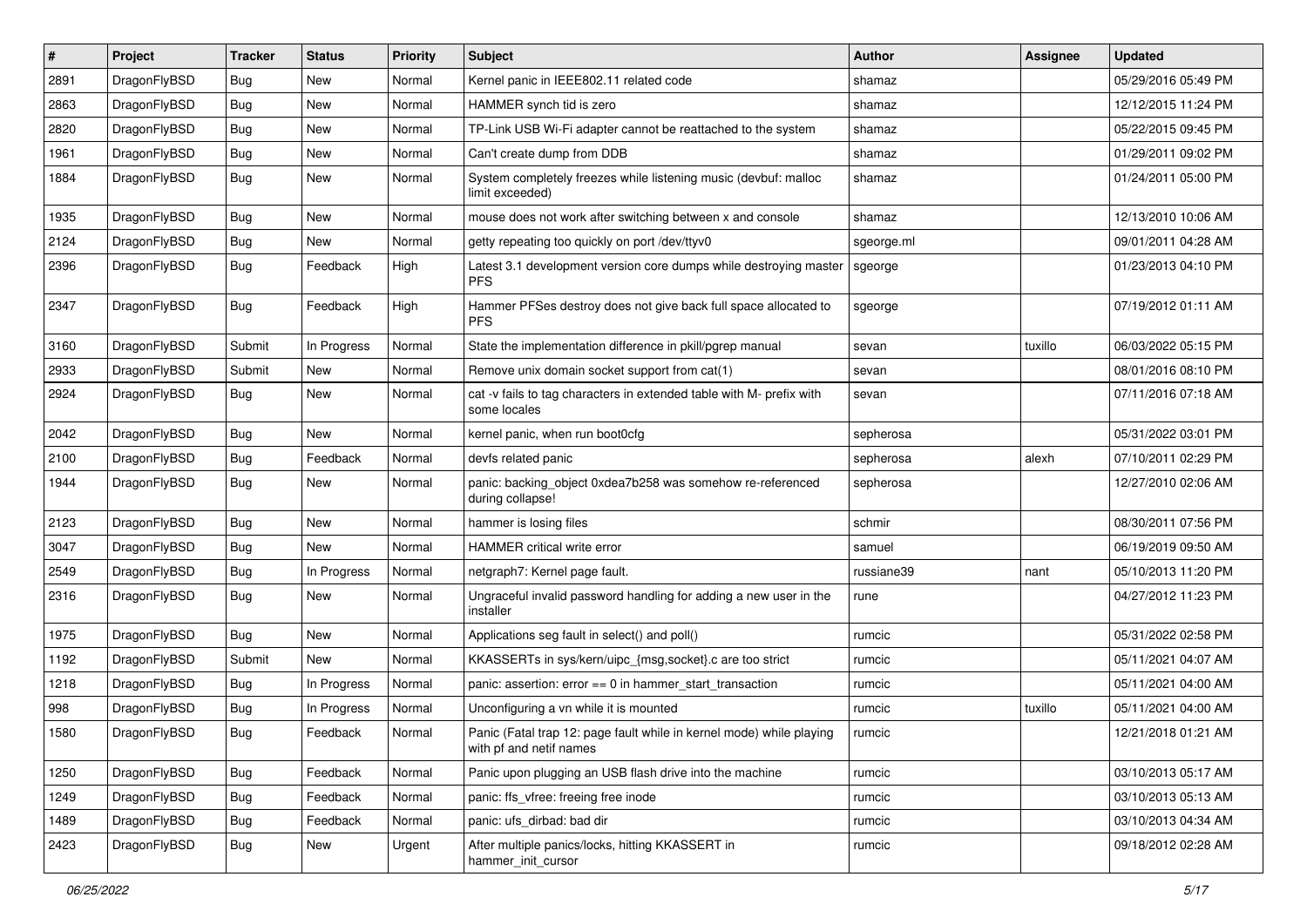| $\vert$ # | Project      | <b>Tracker</b> | <b>Status</b> | <b>Priority</b> | <b>Subject</b>                                                                                                                                                                                    | Author       | <b>Assignee</b> | <b>Updated</b>      |
|-----------|--------------|----------------|---------------|-----------------|---------------------------------------------------------------------------------------------------------------------------------------------------------------------------------------------------|--------------|-----------------|---------------------|
| 2080      | DragonFlyBSD | Bug            | New           | Normal          | panic: lockmgr thrd_sleep: called from interrupt, ipi, or hard code<br>section                                                                                                                    | rumcic       |                 | 05/30/2011 05:06 PM |
| 2072      | DragonFlyBSD | <b>Bug</b>     | <b>New</b>    | Normal          | Fatal trap 12: stopped at lwkt send ipig3                                                                                                                                                         | rumcic       |                 | 05/17/2011 04:12 AM |
| 1874      | DragonFlyBSD | Bug            | New           | Normal          | mpd listening on all IPs, accepting only on one                                                                                                                                                   | rumcic       |                 | 05/08/2011 01:01 PM |
| 1873      | DragonFlyBSD | Bug            | New           | Normal          | Panic upon usb mouse detach and reattaching                                                                                                                                                       | rumcic       |                 | 02/01/2011 09:53 AM |
| 2887      | DragonFlyBSD | <b>Bug</b>     | New           | Low             | Missing extattr_namespace_to_string and<br>extattr_string_to_namespace functions                                                                                                                  | rubenk       |                 | 02/06/2016 05:09 AM |
| 3141      | DragonFlyBSD | <b>Bug</b>     | <b>New</b>    | Normal          | dhclient blocks boot process                                                                                                                                                                      | rowo         |                 | 12/16/2018 11:01 AM |
| 2738      | DragonFlyBSD | Bug            | New           | Normal          | Hammer: Strange behavior when trying to recover old version of<br>moved file                                                                                                                      | roland       |                 | 11/20/2014 08:02 AM |
| 2626      | DragonFlyBSD | Bug            | <b>New</b>    | Normal          | iwn driver drops with error: "firmware error 'iwn_intr: fatal firmware<br>error"                                                                                                                  | rodyaj       |                 | 01/09/2014 05:50 AM |
| 600       | DragonFlyBSD | <b>Bug</b>     | <b>New</b>    | Low             | /sys/libkern/karc4random                                                                                                                                                                          | robin carey5 | profmakx        | 01/19/2015 03:07 AM |
| 2430      | DragonFlyBSD | <b>Bug</b>     | New           | Normal          | Alternate Password Hash method                                                                                                                                                                    | robin.carey1 |                 | 10/07/2012 06:28 AM |
| 2138      | DragonFlyBSD | Bug            | New           | Normal          | > 100% CPU usage                                                                                                                                                                                  | robin.carey1 |                 | 09/26/2011 12:20 PM |
| 1836      | DragonFlyBSD | Bug            | New           | Normal          | Incorrect TCP checksum show up in tcpdump                                                                                                                                                         | robgar1      |                 | 05/15/2022 11:22 AM |
| 2675      | DragonFlyBSD | <b>Bug</b>     | New           | Low             | Ultimate N WiFi Link 5300 get iwn_intr: fatal firmware error on 5GHz                                                                                                                              | revuwa       |                 | 05/11/2021 04:07 AM |
| 2822      | DragonFlyBSD | Bug            | New           | Normal          | USB 3.0 stick throws "reading primary partition table: error<br>accessing offset 000[] for 152" error, while the stick works on any<br>other OS I tested                                          | revuwa       | profmakx        | 06/29/2015 05:56 AM |
| 3313      | DragonFlyBSD | Bug            | <b>New</b>    | Normal          | Can't boot from my live USB at all. The kernel loading process<br>hangs.                                                                                                                          | rempas       |                 | 06/03/2022 12:16 AM |
| 1560      | DragonFlyBSD | <b>Bug</b>     | Feedback      | Normal          | Unable to modify partition table on ThinkPad T61p during install                                                                                                                                  | rehsack      |                 | 01/15/2015 08:57 AM |
| 2371      | DragonFlyBSD | <b>Bug</b>     | New           | Normal          | Timezone problem with America/Sao_Paulo                                                                                                                                                           | raitech      |                 | 05/17/2012 01:42 PM |
| 1876      | DragonFlyBSD | <b>Bug</b>     | New           | Normal          | devfs in $ ail + logging$ out from console(ttyv1+) -> panic                                                                                                                                       | qhwt.dfly    | tuxillo         | 05/31/2022 03:24 PM |
| 1942      | DragonFlyBSD | Bug            | <b>New</b>    | Normal          | locking against myself in getcacheblk()?                                                                                                                                                          | qhwt.dfly    |                 | 05/31/2022 02:15 PM |
| 1917      | DragonFlyBSD | <b>Bug</b>     | New           | Normal          | panic: assertion: (RB EMPTY(&ip->rec tree) && (ip->flags &<br>HAMMER_INODE_XDIRTY) == 0)    (!RB_EMPTY(&ip->rec_tree)<br>&& (ip->flags & HAMMER_INODE_XDIRTY) != 0) in<br>hammer_flush_inode_done | qhwt.dfly    |                 | 11/24/2010 03:23 AM |
| 1577      | DragonFlyBSD | Bug            | Feedback      | Normal          | panic: assertion: leaf->base.obj_id == ip->obj_id in<br>hammer_ip_delete_range                                                                                                                    | qhwt+dfly    |                 | 05/11/2021 04:01 AM |
| 1387      | DragonFlyBSD | <b>Bug</b>     | Feedback      | Normal          | zero-size malloc and ps: kvm getprocs: Bad address                                                                                                                                                | qhwt+dfly    |                 | 05/11/2021 04:00 AM |
| 1368      | DragonFlyBSD | <b>Bug</b>     | In Progress   | Normal          | suspend signal race?                                                                                                                                                                              | qhwt+dfly    |                 | 05/11/2021 03:51 AM |
| 570       | DragonFlyBSD | <b>Bug</b>     | Feedback      | Normal          | 1.8.x: ACPI problems                                                                                                                                                                              | qhwt+dfly    |                 | 06/02/2014 03:45 AM |
| 1101      | DragonFlyBSD | <b>Bug</b>     | Feedback      | Normal          | ohci related panic                                                                                                                                                                                | polachok     |                 | 05/11/2021 04:00 AM |
| 3245      | DragonFlyBSD | <b>Bug</b>     | New           | Normal          | panic: free: guard1x fail, i915 load from loader.conf                                                                                                                                             | polachok     |                 | 08/21/2020 10:36 AM |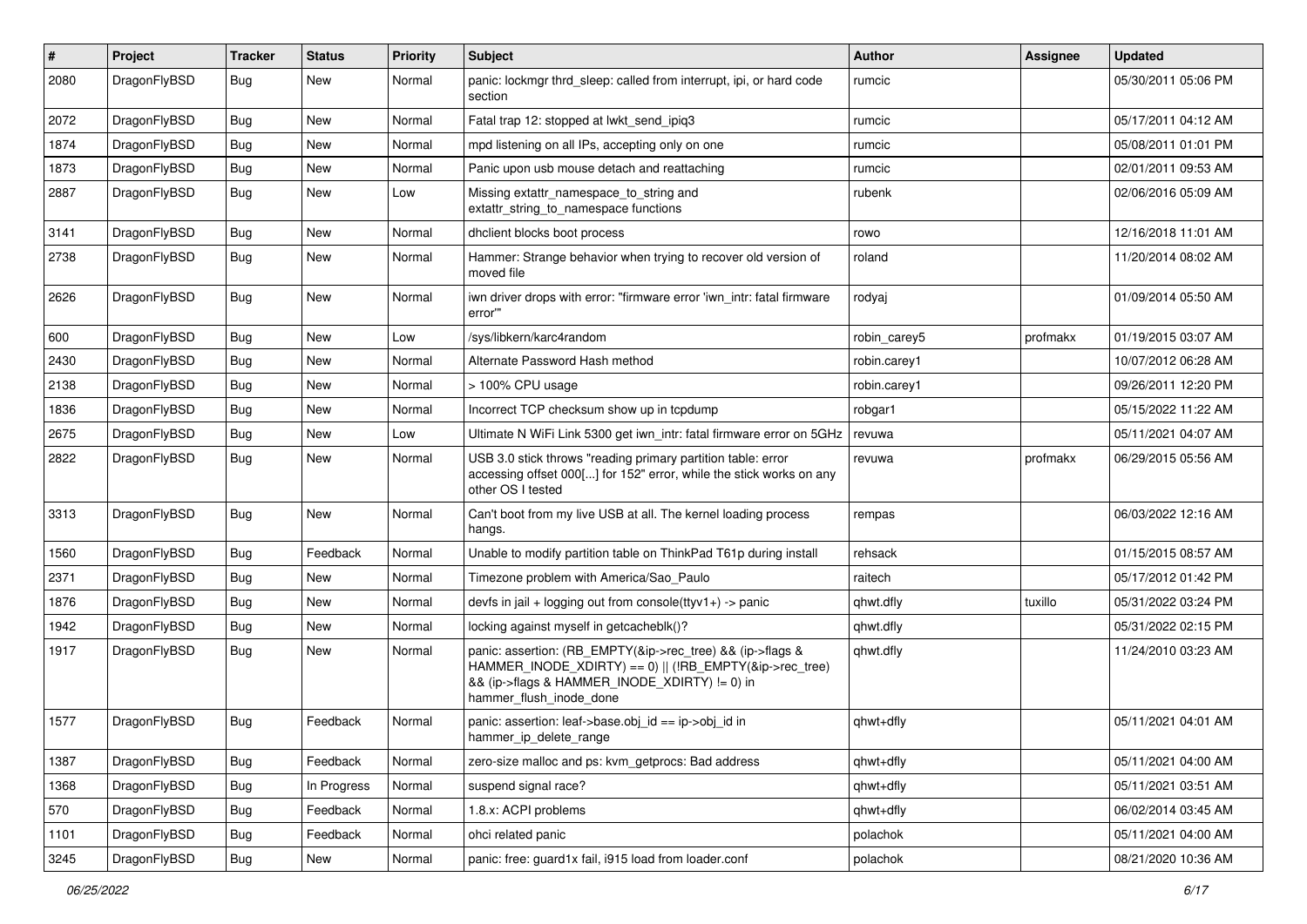| $\pmb{\#}$ | Project      | <b>Tracker</b> | <b>Status</b> | <b>Priority</b> | Subject                                                                                                        | Author   | Assignee | <b>Updated</b>      |
|------------|--------------|----------------|---------------|-----------------|----------------------------------------------------------------------------------------------------------------|----------|----------|---------------------|
| 2496       | DragonFlyBSD | <b>Bug</b>     | New           | Normal          | NTFS malloc limit exceeded                                                                                     | plasmob  | tuxillo  | 02/19/2013 08:47 AM |
| 3302       | DragonFlyBSD | <b>Bug</b>     | New           | Normal          | Will not boot on System76 Lemur Pro (lemp10)                                                                   | piecuch  |          | 11/03/2021 10:21 AM |
| 3298       | DragonFlyBSD | Bug            | New           | Normal          | Running "w" and having logged in via XDM through VNC, "w" prints<br>an extra error message                     | piecuch  |          | 10/25/2021 09:16 AM |
| 3239       | DragonFlyBSD | <b>Bug</b>     | <b>New</b>    | Normal          | unable to SIGKILL glitched emacs                                                                               | piecuch  |          | 05/26/2020 03:30 AM |
| 3238       | DragonFlyBSD | Bug            | New           | Normal          | race conditions when printing from vkernel console                                                             | piecuch  |          | 05/19/2020 02:50 PM |
| 1559       | DragonFlyBSD | Bug            | New           | Normal          | kernel trap                                                                                                    | phma     |          | 11/27/2021 08:43 AM |
| 3247       | DragonFlyBSD | Bug            | <b>New</b>    | Normal          | Kernel panic doing nothing much                                                                                | phma     |          | 09/12/2020 11:40 PM |
| 2816       | DragonFlyBSD | Bug            | New           | Normal          | A multitasking process being debugged can get stuck                                                            | phma     |          | 05/19/2015 03:57 AM |
| 2611       | DragonFlyBSD | Bug            | New           | Normal          | Change in IP address results in network not working                                                            | phma     |          | 12/05/2013 07:55 PM |
| 2557       | DragonFlyBSD | <b>Bug</b>     | New           | Normal          | stock 3.4.1 kernel halts during booting if dm and dm_target_crypt<br>are loaded and RAID controller is present | phma     |          | 05/12/2013 10:38 PM |
| 2552       | DragonFlyBSD | <b>Bug</b>     | <b>New</b>    | Low             | hammer recovery should indicate progress                                                                       | phma     |          | 05/03/2013 12:13 AM |
| 2547       | DragonFlyBSD | <b>Bug</b>     | New           | High            | crashed while doing a dry run of pkg rolling-replace                                                           | phma     |          | 04/18/2013 10:40 PM |
| 2389       | DragonFlyBSD | Bug            | New           | Normal          | computer crashed while listing processes                                                                       | phma     |          | 06/18/2012 02:49 PM |
| 2387       | DragonFlyBSD | Bug            | New           | Normal          | hammer ignores -t during dedup                                                                                 | phma     |          | 06/17/2012 12:30 PM |
| 2331       | DragonFlyBSD | Bug            | New           | Normal          | reading mouse mode from unopen file descriptor hangs mouse<br>driver                                           | phma     |          | 03/14/2012 09:43 AM |
| 2311       | DragonFlyBSD | <b>Bug</b>     | <b>New</b>    | Normal          | Xorg crash having something to do with drm                                                                     | phma     |          | 02/22/2012 09:59 AM |
| 2306       | DragonFlyBSD | Bug            | <b>New</b>    | Normal          | a crash starts the kernel debugger in text mode, but just reboots in X                                         | phma     |          | 02/11/2012 08:02 PM |
| 1990       | DragonFlyBSD | Bug            | New           | Normal          | /mnt too large to mount                                                                                        | peur.neu |          | 02/16/2011 11:24 PM |
| 1951       | DragonFlyBSD | Bug            | <b>New</b>    | Normal          | dma_timeouts at phyaddr on a good hdd                                                                          | peur.neu |          | 01/04/2011 07:12 AM |
| 1943       | DragonFlyBSD | <b>Bug</b>     | New           | Normal          | hammer assertion panic                                                                                         | peter    |          | 12/27/2010 12:45 AM |
| 3226       | DragonFlyBSD | Bug            | <b>New</b>    | Normal          | Xorg freezes in vm: thread stuck in "objtrm1"                                                                  | peeter   |          | 04/08/2020 02:10 AM |
| 2970       | DragonFlyBSD | Bug            | New           | Normal          | kernel 4.7: "Is -I" causes panic on UDF filesystem: "bgetvp -<br>overlapping buffer"                           | peeter   |          | 12/21/2016 02:46 AM |
| 1769       | DragonFlyBSD | Bug            | <b>New</b>    | Normal          | panic: assertion: _tp->tt_msg->tt_cpuid == mycpuid in<br>tcp_callout_active                                    | pavalos  | sjg      | 05/15/2022 11:07 AM |
| 2898       | DragonFlyBSD | <b>Bug</b>     | New           | Normal          | <b>HAMMER</b> panic                                                                                            | pavalos  |          | 11/03/2018 07:05 AM |
| 2526       | DragonFlyBSD | Bug            | New           | Normal          | hammer cleanup doesn't run on first day of DST                                                                 | pavalos  |          | 10/18/2016 05:28 PM |
| 2248       | DragonFlyBSD | Bug            | <b>New</b>    | Normal          | sysctl panic                                                                                                   | pavalos  |          | 11/23/2011 06:23 PM |
| 2199       | DragonFlyBSD | <b>Bug</b>     | New           | Normal          | screen segfaults if utmpx isn't present                                                                        | pavalos  |          | 11/15/2011 10:52 PM |
| 2099       | DragonFlyBSD | <b>Bug</b>     | New           | Normal          | page fault panic in vm system                                                                                  | pavalos  |          | 07/10/2011 08:51 AM |
| 2048       | DragonFlyBSD | Bug            | New           | Normal          | panic: ffs_sync: rofs mod                                                                                      | pavalos  |          | 04/12/2011 05:45 AM |
| 2008       | DragonFlyBSD | Bug            | New           | Normal          | lwkt_setcpu_remote: td->td_flags 00800621 console flood                                                        | pavalos  |          | 03/06/2011 09:37 PM |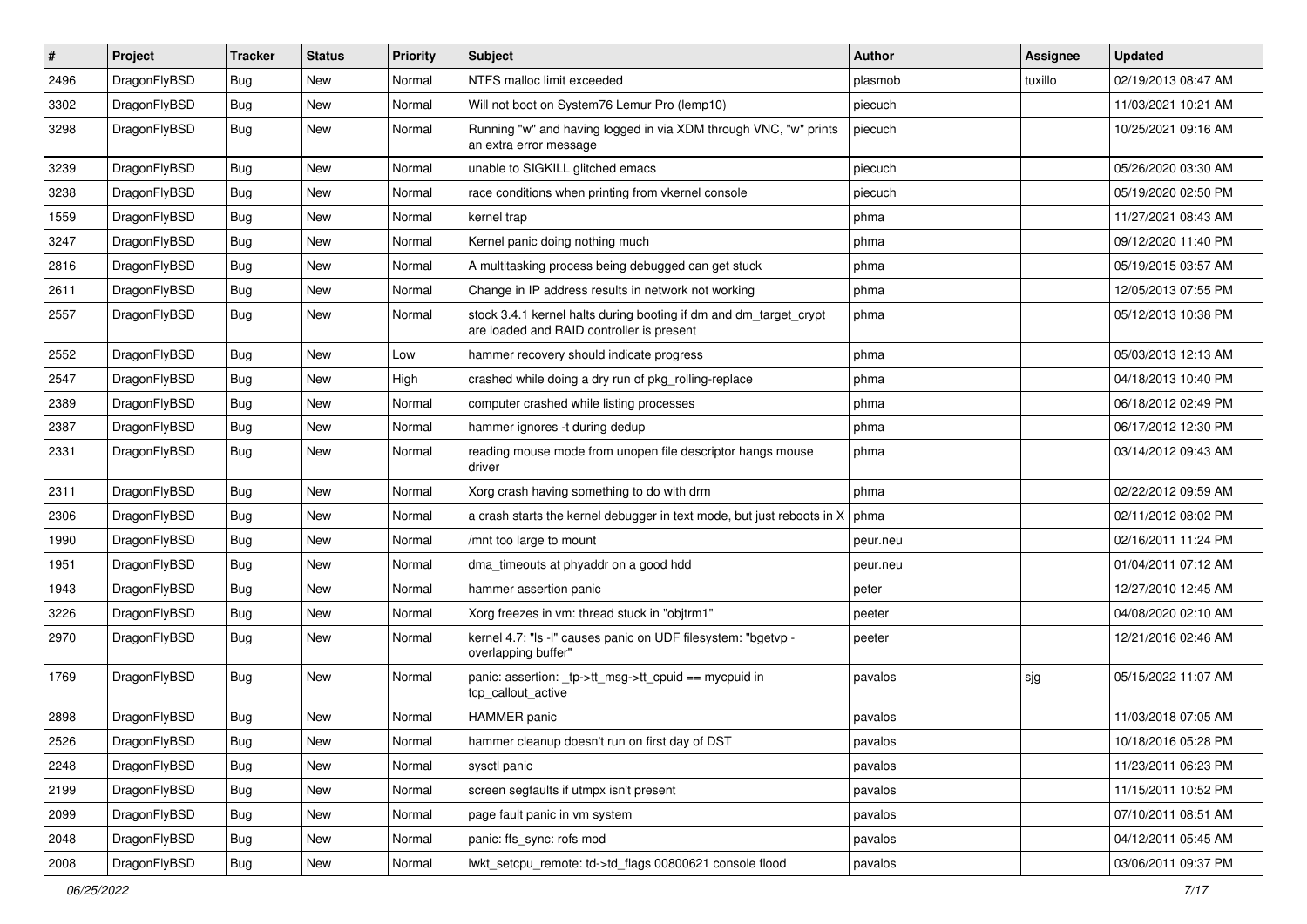| $\vert$ # | Project      | <b>Tracker</b> | <b>Status</b> | <b>Priority</b> | <b>Subject</b>                                                                                                     | Author                 | <b>Assignee</b> | <b>Updated</b>      |
|-----------|--------------|----------------|---------------|-----------------|--------------------------------------------------------------------------------------------------------------------|------------------------|-----------------|---------------------|
| 1969      | DragonFlyBSD | <b>Bug</b>     | <b>New</b>    | Normal          | pf-related network problem                                                                                         | pavalos                | lentferj        | 02/01/2011 06:57 PM |
| 1949      | DragonFlyBSD | <b>Bug</b>     | <b>New</b>    | Normal          | iwn panic                                                                                                          | pavalos                |                 | 01/30/2011 03:21 AM |
| 1946      | DragonFlyBSD | <b>Bug</b>     | <b>New</b>    | Normal          | ieee80211 panic                                                                                                    | pavalos                | josepht         | 01/27/2011 06:00 PM |
| 599       | DragonFlyBSD | Bug            | <b>New</b>    | Urgent          | 1.9.0 reproducable panic                                                                                           | pavalos                |                 | 12/22/2010 01:08 AM |
| 2117      | DragonFlyBSD | Bug            | <b>New</b>    | High            | ACPI and/or bce(4) problem with 2.11.0.673.g0d557 on HP DL380<br>G6                                                | pauska                 |                 | 08/22/2011 10:15 AM |
| 2874      | DragonFlyBSD | Bug            | <b>New</b>    | Normal          | make world DESTDIR=/emptydir fails                                                                                 | pascii                 |                 | 12/25/2015 07:04 AM |
| 3107      | DragonFlyBSD | <b>Bug</b>     | New           | Low             | ACPI interrupt storm when loading i915 on Lenovo T460                                                              | oyvinht                |                 | 07/15/2020 07:01 AM |
| 3152      | DragonFlyBSD | Bug            | Feedback      | Normal          | Console's size in ttyv0 and single user mode is sticking to 80x25,<br>while ttyv1 can make use of the whole screen | overtime               |                 | 02/24/2019 01:08 AM |
| 2802      | DragonFlyBSD | <b>Bug</b>     | <b>New</b>    | Normal          | USB Wifi urtwn0 crash from cd boot                                                                                 | opvalues               |                 | 03/10/2015 01:07 AM |
| 2799      | DragonFlyBSD | Bug            | New           | Normal          | Fatal trap 12 caused by moused(8) -p/dev/cual0                                                                     | opvalues               |                 | 03/04/2015 11:01 PM |
| 3052      | DragonFlyBSD | <b>Bug</b>     | <b>New</b>    | Normal          | panic DragonFly v4.8.1-RELEASE by mounting a malformed NTFS<br>image [64.000]                                      | open.source@ribose.com |                 | 08/14/2017 03:22 AM |
| 3051      | DragonFlyBSD | Bug            | <b>New</b>    | Normal          | panic DragonFly v4.8.1-RELEASE by mounting a malformed NTFS<br>image [12.000]                                      | open.source@ribose.com |                 | 08/14/2017 03:20 AM |
| 3049      | DragonFlyBSD | Bug            | <b>New</b>    | Normal          | panic DragonFly v4.8.1-RELEASE by mounting a malformed<br>msdosfs image [12.128]                                   | open.source@ribose.com |                 | 08/14/2017 02:53 AM |
| 1193      | DragonFlyBSD | <b>Bug</b>     | <b>New</b>    | Normal          | kernel doesn't recognize cdrom drive                                                                               | nonsolosoft            |                 | 01/25/2014 09:11 PM |
| 2622      | DragonFlyBSD | Bug            | New           | Normal          | VAIO FIT15E fn keys support                                                                                        | nonsolosoft            |                 | 12/31/2013 01:31 AM |
| 2621      | DragonFlyBSD | <b>Bug</b>     | <b>New</b>    | Normal          | core dump using cdrom                                                                                              | nonsolosoft            |                 | 12/27/2013 12:43 AM |
| 2182      | DragonFlyBSD | <b>Bug</b>     | <b>New</b>    | Normal          | if msk PHY FIFO underrun/overflow                                                                                  | nonsolosoft            |                 | 09/03/2012 06:39 AM |
| 2412      | DragonFlyBSD | Bug            | <b>New</b>    | Normal          | wlan0 fails to get address via dhclient                                                                            | nonsolosoft            |                 | 08/30/2012 05:55 AM |
| 3215      | DragonFlyBSD | <b>Bug</b>     | <b>New</b>    | Normal          | Hang in tcdrain(3) after write(3)                                                                                  | noloader               |                 | 11/25/2019 03:08 PM |
| 2098      | DragonFlyBSD | Submit         | <b>New</b>    | Normal          | [PATCH] correct ath man page example<br>(/usr/src/share/man/man4/ath.4)                                            | nobody                 |                 | 11/15/2011 12:27 AM |
| 2958      | DragonFlyBSD | <b>Bug</b>     | Feedback      | Normal          | Hammer FS dies during pruning after massive write load                                                             | neilb                  |                 | 10/11/2016 04:20 AM |
| 2957      | DragonFlyBSD | <b>Bug</b>     | Feedback      | Normal          | swapoff -a followed by swapon -a doesn't give your swap back                                                       | neilb                  |                 | 10/09/2016 04:17 AM |
| 2104      | DragonFlyBSD | <b>Bug</b>     | <b>New</b>    | Normal          | network configuration seg. fault on install CD                                                                     | navratil               |                 | 07/26/2011 07:55 AM |
| 679       | DragonFlyBSD | Bug            | New           | Low             | Netgraph backward compatibility for old *LEN constants                                                             | nant                   | nant            | 02/18/2014 05:45 AM |
| 1144      | DragonFlyBSD | Bug            | Feedback      | Normal          | Incorrect clock under KVM                                                                                          | msylvan                |                 | 03/09/2013 01:17 PM |
| 168       | DragonFlyBSD | <b>Bug</b>     | In Progress   | Normal          | Livelocked limit engaged while trying to setup IPW wireless                                                        | mschacht               | sepherosa       | 05/11/2021 04:05 AM |
| 3218      | DragonFlyBSD | <b>Bug</b>     | New           | Normal          | Kernel panics are not sent to comconsole when booted over EFI                                                      | mqudsi                 |                 | 12/02/2019 08:52 PM |
| 3317      | DragonFlyBSD | Bug            | In Progress   | Normal          | Network vtnet0 not working on Hetzner cloud                                                                        | mneumann               |                 | 06/18/2022 03:55 AM |
| 3235      | DragonFlyBSD | <b>Bug</b>     | New           | Normal          | Kernel panic in devfs_vnops.c                                                                                      | mneumann               |                 | 04/28/2020 07:00 AM |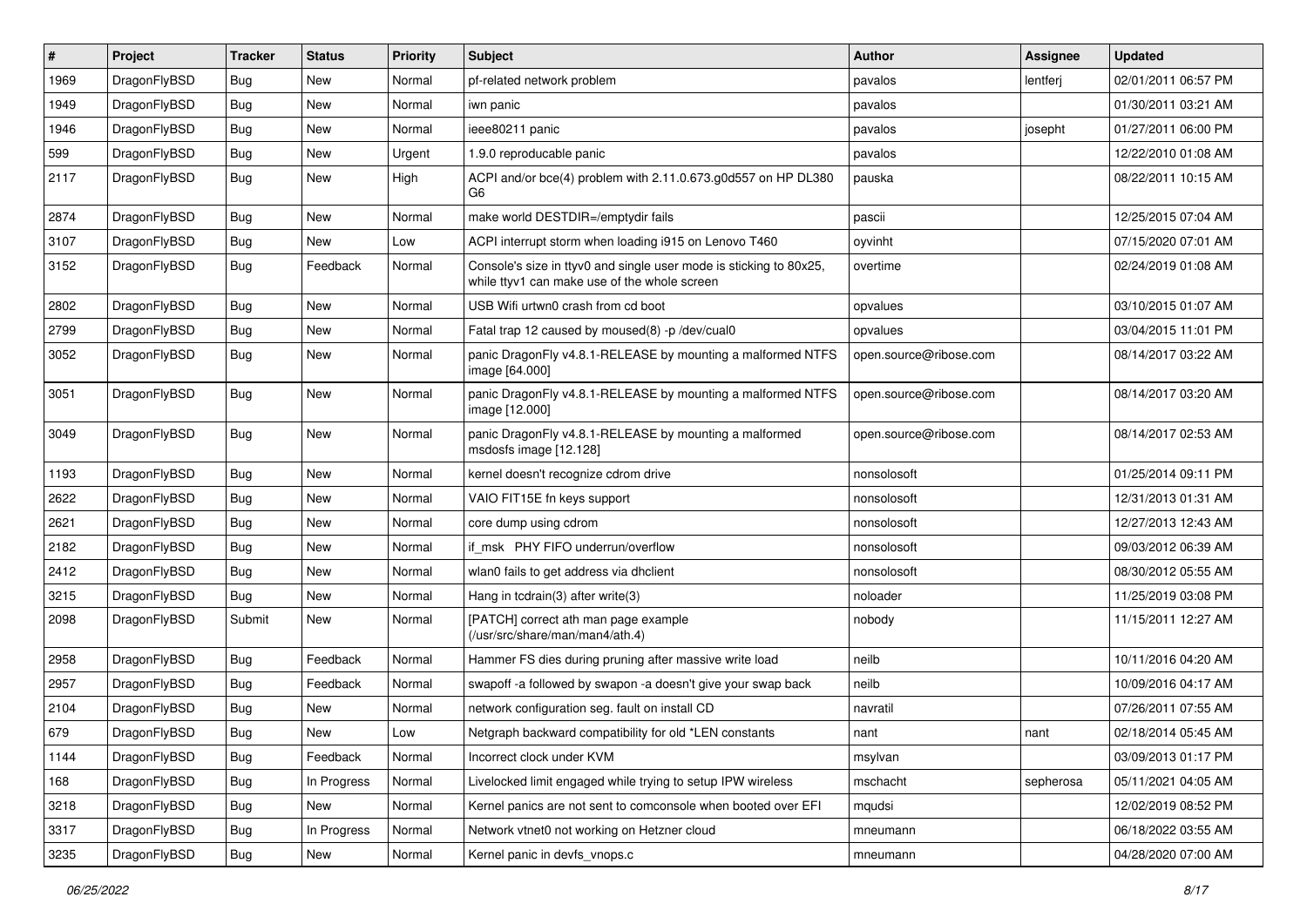| $\sharp$ | Project      | <b>Tracker</b> | <b>Status</b> | <b>Priority</b> | <b>Subject</b>                                                                                          | Author        | <b>Assignee</b> | <b>Updated</b>      |
|----------|--------------|----------------|---------------|-----------------|---------------------------------------------------------------------------------------------------------|---------------|-----------------|---------------------|
| 3222     | DragonFlyBSD | Bug            | New           | Normal          | gcc - undefined reference to '__atomic_load' (missing libatomic?)                                       | mneumann      |                 | 02/08/2020 02:45 AM |
| 3111     | DragonFlyBSD | Bug            | In Progress   | High            | Mouse lags every second heavily under X11                                                               | mneumann      |                 | 12/12/2017 09:46 PM |
| 2972     | DragonFlyBSD | Bug            | New           | Normal          | ipfw3 "deny to me" does not work correctly                                                              | mneumann      |                 | 12/27/2016 12:11 PM |
| 2881     | DragonFlyBSD | Bug            | New           | Normal          | Pulseaudio hangs/resets system when starting X11                                                        | mneumann      |                 | 01/09/2016 03:08 AM |
| 2788     | DragonFlyBSD | Bug            | <b>New</b>    | Normal          | ioctl GSLICEINFO: Not working for vnode slice                                                           | mneumann      |                 | 02/12/2015 07:49 AM |
| 1293     | DragonFlyBSD | Bug            | New           | Normal          | 2.2.1-REL Installer Request                                                                             | mk            | tuxillo         | 05/11/2021 04:00 AM |
| 2644     | DragonFlyBSD | <b>Bug</b>     | Feedback      | Normal          | 3.6.0-REL trap 9 on boot                                                                                | memmerto      |                 | 11/27/2021 08:08 AM |
| 2598     | DragonFlyBSD | <b>Bug</b>     | New           | Normal          | i386 via USB Booting                                                                                    | mbzadegan     |                 | 10/21/2013 02:28 AM |
| 2067     | DragonFlyBSD | <b>Bug</b>     | New           | Normal          | sound/pcm: "play interrupt timeout, channel dead"                                                       | matthiasr     |                 | 05/11/2021 03:55 AM |
| 1860     | DragonFlyBSD | Bug            | Feedback      | Normal          | Panic while creating UFS fs on vn(4) for initrd                                                         | matthias      |                 | 02/29/2012 07:16 AM |
| 3035     | DragonFlyBSD | <b>Bug</b>     | New           | Normal          | panic: assertion "cpu >= 0 && cpu < ncpus" failed in netisr_cpuport<br>at /usr/src/sys/net/netisr2.h:87 | masu          |                 | 05/11/2017 01:24 AM |
| 2809     | DragonFlyBSD | Bug            | <b>New</b>    | Normal          | hammer mirror-stream                                                                                    | masu          |                 | 04/10/2015 12:33 AM |
| 2092     | DragonFlyBSD | <b>Bug</b>     | <b>New</b>    | Normal          | Panic: Bad link elm 0x next->prev != elm                                                                | masterblaster | dillon          | 12/04/2011 12:49 PM |
| 2370     | DragonFlyBSD | <b>Bug</b>     | New           | Normal          | panic: ffs_valloc: dup alloc                                                                            | marino        | vsrinivas       | 02/01/2013 09:28 AM |
| 2167     | DragonFlyBSD | <b>Bug</b>     | <b>New</b>    | Normal          | shutdown/reboot fails after uptime msg                                                                  | marino        |                 | 11/28/2011 03:01 AM |
| 2531     | DragonFlyBSD | <b>Bug</b>     | New           | Normal          | camcontrol fails to disable APM                                                                         | m.lombardi85  |                 | 03/23/2013 12:28 PM |
| 2808     | DragonFlyBSD | Bug            | New           | Normal          | X freeze by switching between X and VT - results in black screen                                        | lukesky333    |                 | 05/11/2021 03:55 AM |
| 2434     | DragonFlyBSD | <b>Bug</b>     | New           | Normal          | BTX Halted - Boot fails on USB/GUI                                                                      | lucmv         |                 | 10/17/2012 08:12 PM |
| 2565     | DragonFlyBSD | <b>Bug</b>     | New           | Normal          | "ifconfig ix0 up" panic                                                                                 | Itpig402a     |                 | 06/03/2013 05:46 AM |
| 3028     | DragonFlyBSD | <b>Bug</b>     | In Progress   | Normal          | installer: confusion of set/get disk encryption passphrase dialogs                                      | liweitianux   | tuxillo         | 06/03/2022 05:13 PM |
| 3310     | DragonFlyBSD | <b>Bug</b>     | In Progress   | Normal          | NVMM+QEMU fail to boot with UEFI: Mem Assist Failed<br>[gpa=0xfffffff0]                                 | liweitianux   |                 | 01/11/2022 03:22 PM |
| 2917     | DragonFlyBSD | Bug            | <b>New</b>    | Normal          | da8: reading primary partition table: error accessing offset<br>000000000000 for 512                    | liweitianux   |                 | 05/11/2021 08:43 PM |
| 2892     | DragonFlyBSD | Bug            | <b>New</b>    | Normal          | swap_pager:indefinite wait bufferf error                                                                | lhmwzy        |                 | 02/21/2016 10:32 PM |
| 2288     | DragonFlyBSD | Bug            | Feedback      | Normal          | Random IO performance loss introduced since January 1st                                                 | lentferj      |                 | 01/23/2013 04:21 PM |
| 2421     | DragonFlyBSD | <b>Bug</b>     | New           | High            | Kernel panic: vm_fault: page 0xc0f70000 not busy!                                                       | lentferj      |                 | 10/03/2012 08:16 AM |
| 1939     | DragonFlyBSD | Bug            | New           | Normal          | Panic on nightly build and stress test box                                                              | lentferj      |                 | 12/18/2010 08:41 AM |
| 1916     | DragonFlyBSD | <b>Bug</b>     | New           | Normal          | Constant crashes on x86_64 with UFS                                                                     | lentferj      |                 | 11/21/2010 07:40 PM |
| 2529     | DragonFlyBSD | <b>Bug</b>     | New           | Low             | Sundance network adapter is not detected and attached                                                   | kworr         |                 | 03/25/2013 02:29 AM |
| 1727     | DragonFlyBSD | <b>Bug</b>     | Feedback      | Normal          | CD boot panic (2.6.1) (usb?)                                                                            | kiril         |                 | 05/15/2022 05:10 AM |
| 2645     | DragonFlyBSD | Bug            | New           | Normal          | panic with dsched fq and ioprio                                                                         | jyoung15      |                 | 02/20/2014 07:29 AM |
| 3228     | DragonFlyBSD | <b>Bug</b>     | New           | Low             | pfi_kif_unref: state refcount <= 0 in dmesg                                                             | justin        |                 | 03/05/2021 06:39 AM |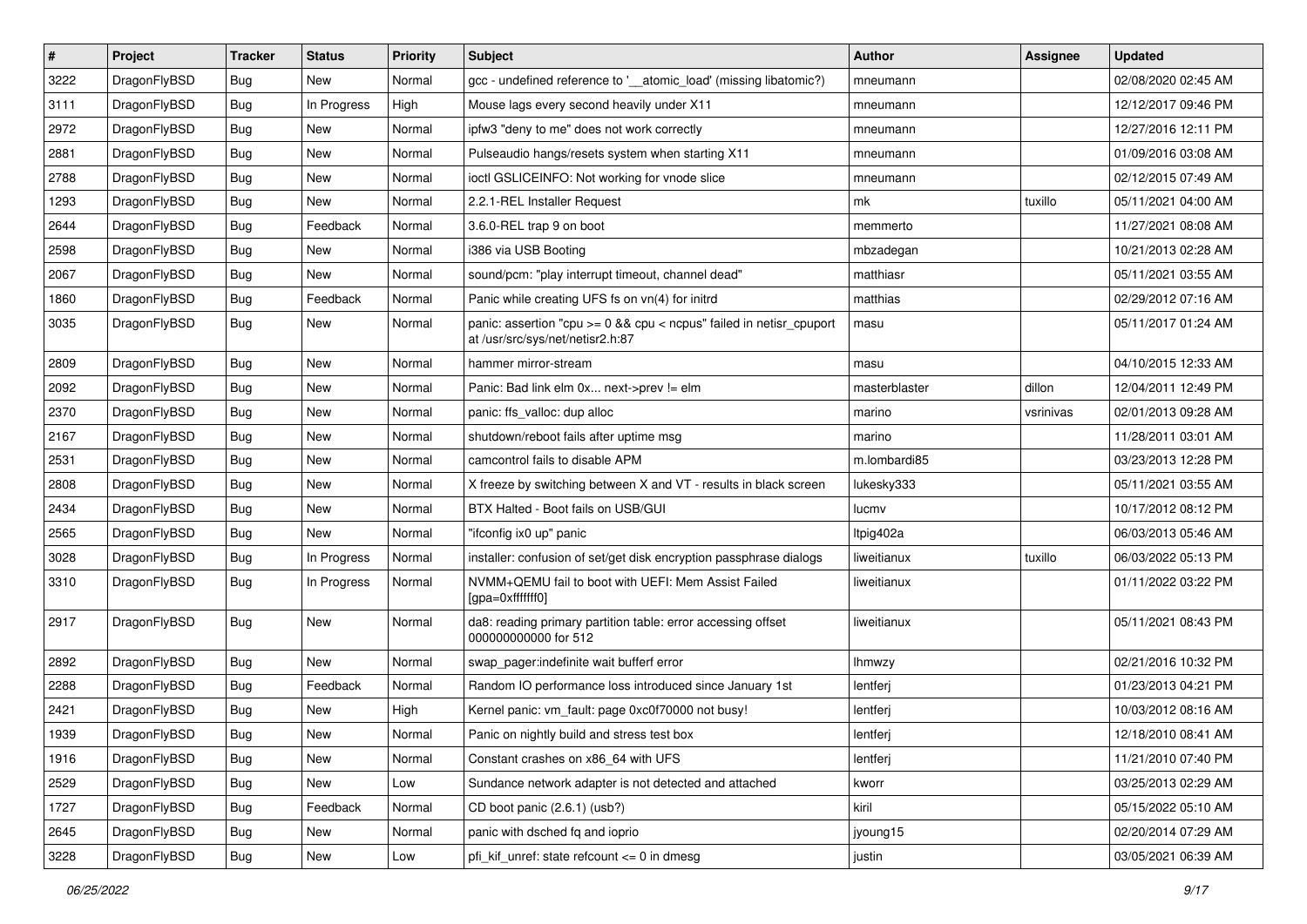| $\pmb{\#}$ | Project      | <b>Tracker</b> | <b>Status</b> | <b>Priority</b> | Subject                                                                                                    | Author          | Assignee  | <b>Updated</b>      |
|------------|--------------|----------------|---------------|-----------------|------------------------------------------------------------------------------------------------------------|-----------------|-----------|---------------------|
| 385        | DragonFlyBSD | Bug            | Feedback      | Low             | Mail archive address removal                                                                               | justin          | justin    | 03/09/2013 11:24 AM |
| 2444       | DragonFlyBSD | <b>Bug</b>     | New           | Normal          | Crash during Hammer overnight cleanup                                                                      | justin          |           | 11/04/2012 07:58 AM |
| 2090       | DragonFlyBSD | <b>Bug</b>     | Feedback      | Normal          | snd hda does not support headphone automute                                                                | justin          |           | 03/29/2012 08:03 PM |
| 2245       | DragonFlyBSD | Bug            | New           | Normal          | panic: assertion "ref < &td->td_toks_end" failed in lwkt_gettoken at<br>/usr/src/sys/kern/lwkt_token.c:588 | juanfra684      |           | 11/22/2011 07:41 PM |
| 2153       | DragonFlyBSD | <b>Bug</b>     | New           | Normal          | Too many unuseful warnings at boot                                                                         | juanfra684      |           | 10/18/2011 10:16 PM |
| 1717       | DragonFlyBSD | <b>Bug</b>     | Feedback      | Normal          | HAMMER panic in hammer_cursor_down()                                                                       | josepht1        |           | 05/11/2021 04:05 AM |
| 2013       | DragonFlyBSD | <b>Bug</b>     | In Progress   | Normal          | oversized DMA request loop                                                                                 | josepht         |           | 05/11/2021 04:06 AM |
| 1745       | DragonFlyBSD | Bug            | Feedback      | Normal          | kmalloc panic                                                                                              | josepht         |           | 05/11/2021 04:05 AM |
| 1330       | DragonFlyBSD | <b>Bug</b>     | Feedback      | Normal          | Hammer, usb disk, SYNCHRONIZE CACHE failure                                                                | josepht         |           | 06/02/2014 04:56 AM |
| 2568       | DragonFlyBSD | <b>Bug</b>     | New           | Normal          | <b>AHCI</b> panic                                                                                          | josepht         |           | 06/07/2013 05:52 PM |
| 2391       | DragonFlyBSD | Bug            | In Progress   | Normal          | System lock with ahci and acpi enabled on ATI RS690 chipset with<br>SMB600 sata controller                 | jorisgio        | vadaszi   | 06/03/2015 03:51 PM |
| 2712       | DragonFlyBSD | <b>Bug</b>     | New           | Normal          | connect(2) returns EINVAL when retrying after ECONNREFUSED                                                 | jorisgio        |           | 08/14/2014 05:31 PM |
| 2890       | DragonFlyBSD | <b>Bug</b>     | New           | Normal          | not able to boot usb installer on Toshiba Chromebook 2                                                     | johnnywhishbone |           | 02/22/2016 03:42 AM |
| 3089       | DragonFlyBSD | <b>Bug</b>     | In Progress   | Normal          | vtnet(4) - disable TCP checksum offload by default                                                         | jlane           | vadaszi   | 05/11/2021 04:14 AM |
| 2731       | DragonFlyBSD | Bug            | In Progress   | Normal          | Screen full of random colors when starting Xorg with Intel Haswell<br>HD Graphics P4600                    | jkatzmaier      |           | 11/12/2014 04:08 PM |
| 2353       | DragonFlyBSD | <b>Bug</b>     | In Progress   | Normal          | panic: assertion "gd->gd spinlocks $wr == 0$ " failed in<br>bsd4 schedulerclock                            | jaydg           | alexh     | 11/28/2012 01:57 AM |
| 2369       | DragonFlyBSD | <b>Bug</b>     | New           | Normal          | panic: Bad link elm 0xffffffe07edf6068 next->prev != elm                                                   | jaydg           |           | 08/15/2012 03:04 AM |
| 2308       | DragonFlyBSD | Bug            | <b>New</b>    | Normal          | System freeze when unloading snd hda                                                                       | jaydg           |           | 02/19/2012 07:15 AM |
| 3134       | DragonFlyBSD | <b>Bug</b>     | <b>New</b>    | Normal          | RFC 3021 (/31 networks) appear to be unsupported                                                           | jailbird        |           | 05/16/2018 11:03 PM |
| 2825       | DragonFlyBSD | <b>Bug</b>     | New           | High            | 3x dhclient = hanging system (objcache exhausted)                                                          | jaccovonb       | sepherosa | 05/11/2021 03:55 AM |
| 2746       | DragonFlyBSD | Bug            | New           | Normal          | some fraction of xterms started from the xmonad window manager<br>get killed with SIGALRM                  | isenmann        | profmakx  | 12/28/2014 02:51 AM |
| 2604       | DragonFlyBSD | <b>Bug</b>     | <b>New</b>    | Normal          | dell laptop does not boot with LATEST                                                                      | isenmann        |           | 11/20/2013 02:07 AM |
| 3029       | DragonFlyBSD | Bug            | <b>New</b>    | Normal          | Running DflyBSD 4.8 on FreeBSD bhyve as a guest                                                            | iron            |           | 05/13/2022 04:33 AM |
| 3189       | DragonFlyBSD | <b>Bug</b>     | New           | Normal          | Allow DragonFly Mail Agent to accept an alternate config via<br>command line switch                        | iang            |           | 08/16/2021 12:42 AM |
| 3201       | DragonFlyBSD | Submit         | New           | Normal          | Fixes make search display                                                                                  | htse            |           | 08/20/2021 04:02 PM |
| 3206       | DragonFlyBSD | Submit         | New           | Normal          | update psm/kbd to FreeBSD 12.0 code                                                                        | htse            |           | 10/05/2019 03:49 PM |
| 1982       | DragonFlyBSD | <b>Bug</b>     | New           | Low             | There is no linuxulator on x86-64                                                                          | herrgard        |           | 05/31/2022 02:25 PM |
| 2680       | DragonFlyBSD | Bug            | New           | Low             | boot0cfg update makes box unbootable                                                                       | herrgard        |           | 06/10/2014 06:02 AM |
| 2045       | DragonFlyBSD | Bug            | New           | Normal          | ral(4): Fatal trap 12: page fault while in kernel mode (two panics)                                        | herrgard        |           | 11/03/2011 05:34 PM |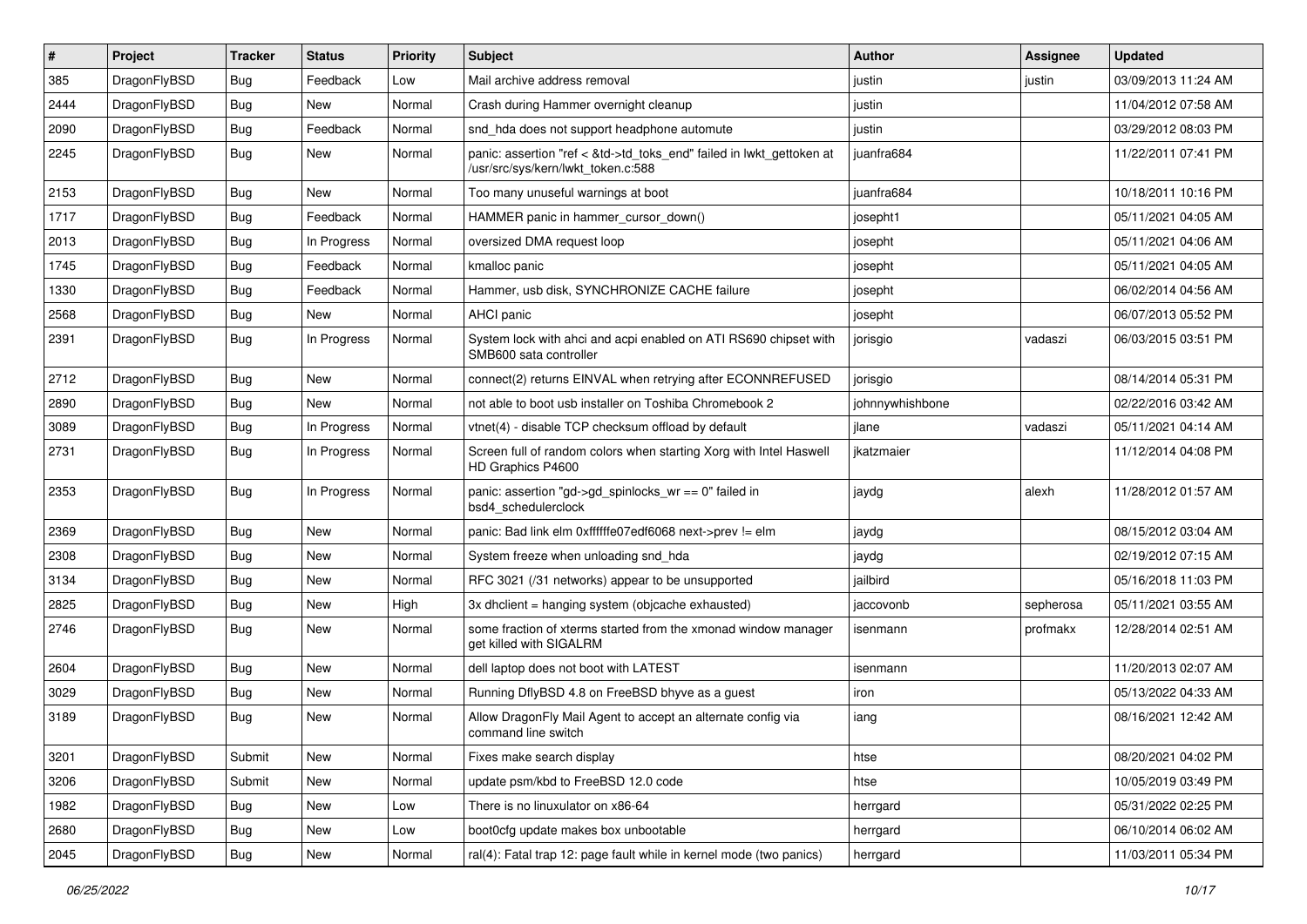| $\vert$ # | Project      | <b>Tracker</b> | <b>Status</b> | <b>Priority</b> | Subject                                                                         | <b>Author</b> | <b>Assignee</b> | <b>Updated</b>      |
|-----------|--------------|----------------|---------------|-----------------|---------------------------------------------------------------------------------|---------------|-----------------|---------------------|
| 2125      | DragonFlyBSD | <b>Bug</b>     | <b>New</b>    | Normal          | Weird garbage in dmesg                                                          | herrgard      |                 | 08/30/2011 08:04 PM |
| 1486      | DragonFlyBSD | <b>Bug</b>     | Feedback      | Normal          | Interrupt storm related to SATA DVD device                                      | hasso         |                 | 05/11/2021 04:01 AM |
| 1428      | DragonFlyBSD | <b>Bug</b>     | Feedback      | Low             | POSIX.1e implementation is too old                                              | hasso         | tuxillo         | 05/11/2021 04:00 AM |
| 1411      | DragonFlyBSD | Bug            | Feedback      | Normal          | Burning doesn't work with ahci(4)                                               | hasso         | dillon          | 05/11/2021 04:00 AM |
| 1313      | DragonFlyBSD | Bug            | New           | Low             | Signal code in kernel needs major overhaul (signal queues,<br>si code, si addr) | hasso         |                 | 05/11/2021 04:00 AM |
| 884       | DragonFlyBSD | Bug            | In Progress   | High            | Performance/memory problems under filesystem IO load                            | hasso         |                 | 05/11/2021 03:50 AM |
| 1502      | DragonFlyBSD | <b>Bug</b>     | In Progress   | Normal          | Lock while deleting files from nohistory HAMMER directories                     | hasso         |                 | 03/10/2013 04:28 AM |
| 1563      | DragonFlyBSD | <b>Bug</b>     | Feedback      | Normal          | reset(1) doesn't reset terminal to the defaults                                 | hasso         |                 | 03/10/2013 04:17 AM |
| 1525      | DragonFlyBSD | <b>Bug</b>     | <b>New</b>    | Normal          | boehm-gc problems                                                               | hasso         |                 | 10/13/2012 07:13 PM |
| 1532      | DragonFlyBSD | <b>Bug</b>     | <b>New</b>    | Low             | jemalloc doesn't work on DragonFly                                              | hasso         | sjg             | 08/02/2011 01:14 AM |
| 1430      | DragonFlyBSD | Bug            | New           | Normal          | Buggy w(1)?                                                                     | hasso         | alexh           | 11/24/2010 08:09 AM |
| 2095      | DragonFlyBSD | <b>Bug</b>     | <b>New</b>    | Low             | Running installer post-install: Unsupported DFUI transport "                    | greenrd       |                 | 06/26/2011 09:20 AM |
| 2094      | DragonFlyBSD | <b>Bug</b>     | New           | Normal          | Segfault when gdb printing backtrace from core dump                             | greenrd       |                 | 06/25/2011 04:14 PM |
| 3165      | DragonFlyBSD | <b>Bug</b>     | <b>New</b>    | Normal          | Looping at boot time                                                            | gop           |                 | 12/28/2018 01:04 PM |
| 2577      | DragonFlyBSD | <b>Bug</b>     | New           | Normal          | virtio-blk iops performance is cpu limited on high end devices                  | gjs278        | vsrinivas       | 08/01/2013 02:28 PM |
| 2122      | DragonFlyBSD | Submit         | <b>New</b>    | Normal          | [Review] Fixes to the VFS layer                                                 | ftigeot       |                 | 05/31/2022 03:25 PM |
| 1818      | DragonFlyBSD | <b>Bug</b>     | <b>New</b>    | Normal          | panic: Bad tailq NEXT (kqueue issue ?)                                          | ftigeot       |                 | 05/15/2022 11:40 AM |
| 1826      | DragonFlyBSD | <b>Bug</b>     | New           | Normal          | panic during boot: assertion so->so_port  in tcp_input                          | ftigeot       |                 | 05/15/2022 11:05 AM |
| 1593      | DragonFlyBSD | Bug            | Feedback      | Normal          | panic: assertion: ccb == ap->ap_err_ccb in ahci_put_err_ccb                     | ftigeot       | ftigeot         | 05/15/2022 05:09 AM |
| 2674      | DragonFlyBSD | <b>Bug</b>     | New           | Normal          | <b>GPT Support</b>                                                              | ftigeot       |                 | 12/28/2015 02:54 PM |
| 2819      | DragonFlyBSD | <b>Bug</b>     | In Progress   | Normal          | Random micro system freezes after a week of uptime                              | ftigeot       | dillon          | 08/16/2015 08:46 PM |
| 2803      | DragonFlyBSD | Bug            | <b>New</b>    | Normal          | HAMMER: Warning: UNDO area too small!                                           | ftigeot       |                 | 03/11/2015 03:42 PM |
| 2416      | DragonFlyBSD | <b>Bug</b>     | New           | Normal          | ".' entry can be removed on mounted nfs filesystem                              | ftigeot       | tuxillo         | 06/03/2014 04:40 AM |
| 2619      | DragonFlyBSD | Bug            | <b>New</b>    | Normal          | DragonFly 3.6 can't be installed on a 6TB volume                                | ftigeot       |                 | 02/23/2014 11:55 PM |
| 2535      | DragonFlyBSD | <b>Bug</b>     | New           | Normal          | Imap processes apparentlt blocked on disk I/O                                   | ftigeot       |                 | 04/02/2013 09:31 AM |
| 2403      | DragonFlyBSD | <b>Bug</b>     | New           | Low             | newfs -E doesn't handle /dev/serno device names properly                        | ftigeot       |                 | 08/17/2012 05:07 AM |
| 2051      | DragonFlyBSD | <b>Bug</b>     | <b>New</b>    | Normal          | No ipv6 lan route entry created on 2.10                                         | ftigeot       |                 | 04/21/2011 10:37 AM |
| 2037      | DragonFlyBSD | <b>Bug</b>     | Feedback      | Normal          | Panic Bad link elm while building packages                                      | ftigeot       | dillon          | 04/21/2011 07:20 AM |
| 1923      | DragonFlyBSD | <b>Bug</b>     | New           | Normal          | Abysmal NFS performance with IPv6                                               | ftigeot       |                 | 12/05/2010 09:34 PM |
| 1899      | DragonFlyBSD | <b>Bug</b>     | New           | Normal          | Keyboard doesn't work                                                           | fransm        |                 | 05/15/2022 03:32 PM |
| 846       | DragonFlyBSD | <b>Bug</b>     | Feedback      | Normal          | USB bugs:usb mouse can't used!                                                  | frankning     |                 | 01/15/2015 08:36 AM |
| 1672      | DragonFlyBSD | <b>Bug</b>     | Feedback      | Normal          | panic (trap 12) around btree_search() in 2.4.1-RELEASE                          | floid         |                 | 01/19/2015 03:36 AM |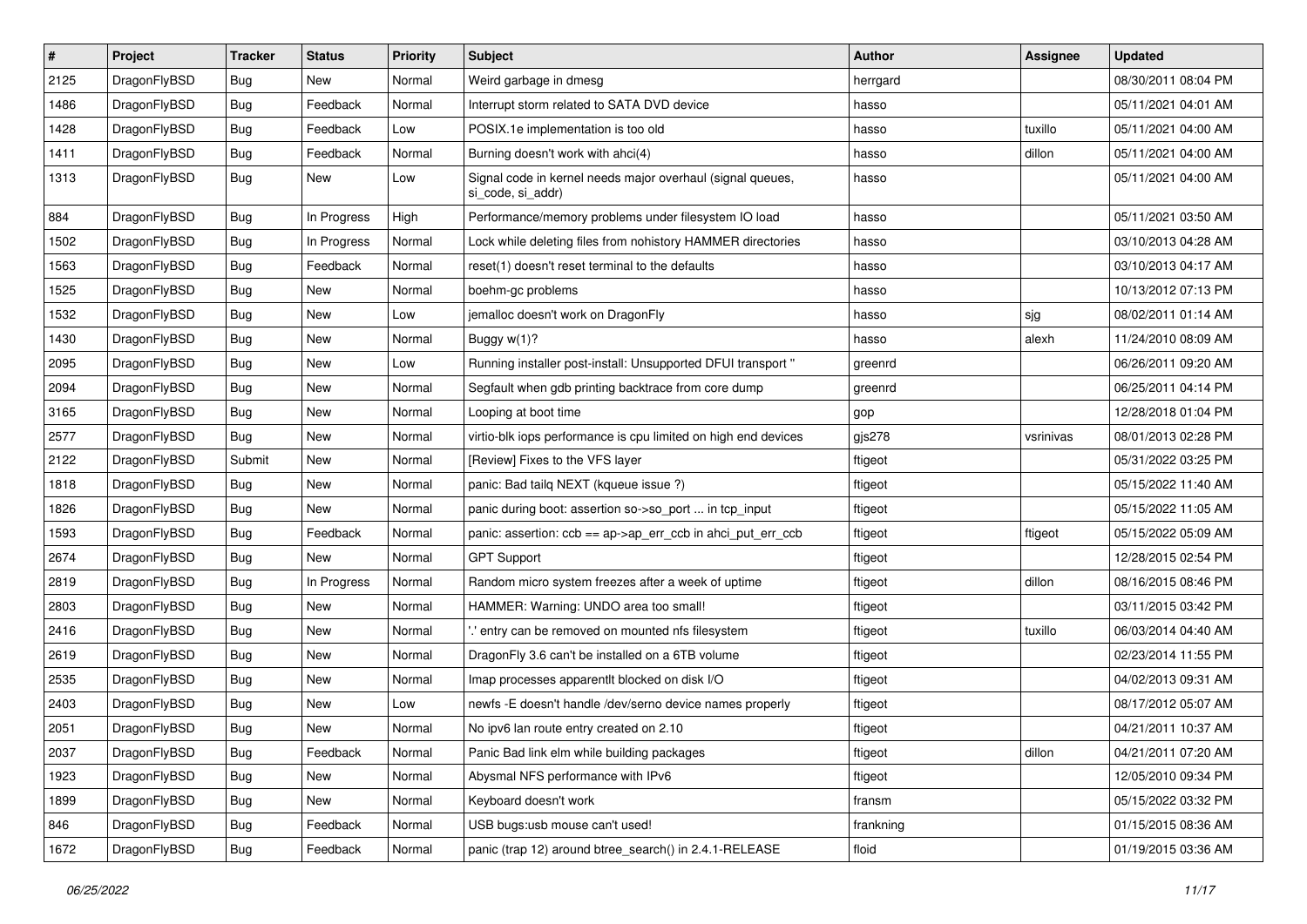| $\vert$ # | Project      | <b>Tracker</b> | <b>Status</b> | <b>Priority</b> | <b>Subject</b>                                                                                             | <b>Author</b> | Assignee | <b>Updated</b>      |
|-----------|--------------|----------------|---------------|-----------------|------------------------------------------------------------------------------------------------------------|---------------|----------|---------------------|
| 979       | DragonFlyBSD | <b>Bug</b>     | Feedback      | Normal          | Failure-prone USB mass storage (SB600? msdosfs? CAM?)                                                      | floid         |          | 01/15/2015 08:38 AM |
| 2657      | DragonFlyBSD | <b>Bug</b>     | <b>New</b>    | High            | Needs acl to migrate our servers                                                                           | ferney        |          | 03/31/2014 11:37 AM |
| 2569      | DragonFlyBSD | Bug            | <b>New</b>    | Normal          | ctime NFS                                                                                                  | ferney        |          | 08/11/2013 04:35 AM |
| 2075      | DragonFlyBSD | Bug            | <b>New</b>    | Normal          | pflogd on x86 64                                                                                           | fanch         |          | 05/16/2011 04:04 PM |
| 3276      | DragonFlyBSD | Submit         | New           | Normal          | Add option controlling whether gpt expand expands the last partition<br>(needs testing)                    | falsifian     |          | 07/10/2021 03:35 AM |
| 2544      | DragonFlyBSD | <b>Bug</b>     | New           | Normal          | live DVD system boot (menu option 1) caused db> prompt on<br>PE1950                                        | estrabd       |          | 05/11/2021 03:54 AM |
| 1831      | DragonFlyBSD | <b>Bug</b>     | Feedback      | High            | HAMMER "malloc limit exceeded" panic                                                                       | eocallaghan   | dillon   | 06/04/2022 04:38 AM |
| 1947      | DragonFlyBSD | <b>Bug</b>     | <b>New</b>    | Low             | GA-880GM-UD2H (rev. 1.3) AHCI fails to detect disks at the end of<br>the RAID controller                   | eocallaghan   |          | 11/27/2021 08:46 AM |
| 1591      | DragonFlyBSD | <b>Bug</b>     | Feedback      | Normal          | Lenovo X301 hangs with AHCI Driver CMD TIMEOUT<br>STS=d0 <bsy></bsy>                                       | eocallaghan   |          | 05/11/2021 04:05 AM |
| 1592      | DragonFlyBSD | Bug            | Feedback      | Normal          | AcpiOSUnmapMemory: Warning, deallocation did not track<br>allocation.                                      | eocallaghan   |          | 06/02/2014 07:45 AM |
| 2254      | DragonFlyBSD | <b>Bug</b>     | <b>New</b>    | Normal          | panic: assertion "ref < &td->td_toks_end" failed in lwkt_gettoken at<br>/usr/src/sys/kern/lwkt_token.c:588 | eocallaghan   |          | 12/05/2011 10:21 PM |
| 2161      | DragonFlyBSD | <b>Bug</b>     | <b>New</b>    | Normal          | Outdated xorg.conf file gets installed into etc and screws up mouse                                        | eocallaghan   |          | 10/27/2011 01:51 PM |
| 2164      | DragonFlyBSD | Bug            | <b>New</b>    | Normal          | panic on reboot from usb.                                                                                  | eocallaghan   |          | 10/27/2011 09:29 AM |
| 2158      | DragonFlyBSD | Bug            | New           | Normal          | iwn panics with assertion on boot.                                                                         | eocallaghan   |          | 10/24/2011 04:13 PM |
| 1877      | DragonFlyBSD | <b>Bug</b>     | <b>New</b>    | Normal          | Freeze during 1st hammer cleanup after new install                                                         | elekktretterr |          | 05/15/2022 11:43 AM |
| 1613      | DragonFlyBSD | Bug            | Feedback      | Normal          | USB Keyboard not working on master                                                                         | elekktretterr |          | 05/11/2021 04:05 AM |
| 1454      | DragonFlyBSD | <b>Bug</b>     | Feedback      | Normal          | Unable to boot from external USB DVD drive                                                                 | elekktretterr |          | 05/11/2021 04:01 AM |
| 1181      | DragonFlyBSD | <b>Bug</b>     | In Progress   | Normal          | ACX111 panic                                                                                               | elekktretterr |          | 05/11/2021 04:00 AM |
| 1634      | DragonFlyBSD | Bug            | New           | Normal          | panic: spin lock: 0xe4ad1320, indefinitive wait!                                                           | elekktretterr |          | 01/19/2015 03:21 AM |
| 1456      | DragonFlyBSD | Bug            | Feedback      | Normal          | Microsoft wireless desktop problems                                                                        | elekktretterr |          | 01/15/2015 08:34 AM |
| 1194      | DragonFlyBSD | <b>Bug</b>     | <b>New</b>    | Normal          | SCSI errors while trying to copy photos from my camera                                                     | elekktretterr |          | 01/14/2015 04:39 PM |
| 1668      | DragonFlyBSD | <b>Bug</b>     | Feedback      | Normal          | Power button not working                                                                                   | elekktretterr |          | 03/10/2013 06:22 AM |
| 1669      | DragonFlyBSD | Bug            | In Progress   | Normal          | Drive wont open using button                                                                               | elekktretterr |          | 02/29/2012 12:05 PM |
| 1463      | DragonFlyBSD | Bug            | New           | Normal          | Mountroot before drives are initialized                                                                    | elekktretterr |          | 12/07/2010 01:30 PM |
| 3117      | DragonFlyBSD | <b>Bug</b>     | <b>New</b>    | Normal          | Problem with colours if "intel" video-driver used                                                          | dpostolov     |          | 01/07/2018 11:35 PM |
| 3116      | DragonFlyBSD | <b>Bug</b>     | <b>New</b>    | Normal          | da0 detects on very big volume if to _remove_ usb install stick and<br>reboot on Intel NUC5PPYH            | dpostolov     |          | 01/07/2018 09:40 PM |
| 1774      | DragonFlyBSD | Bug            | <b>New</b>    | Normal          | New IP header cleanup branch available for testing                                                         | dillon        |          | 05/15/2022 10:59 AM |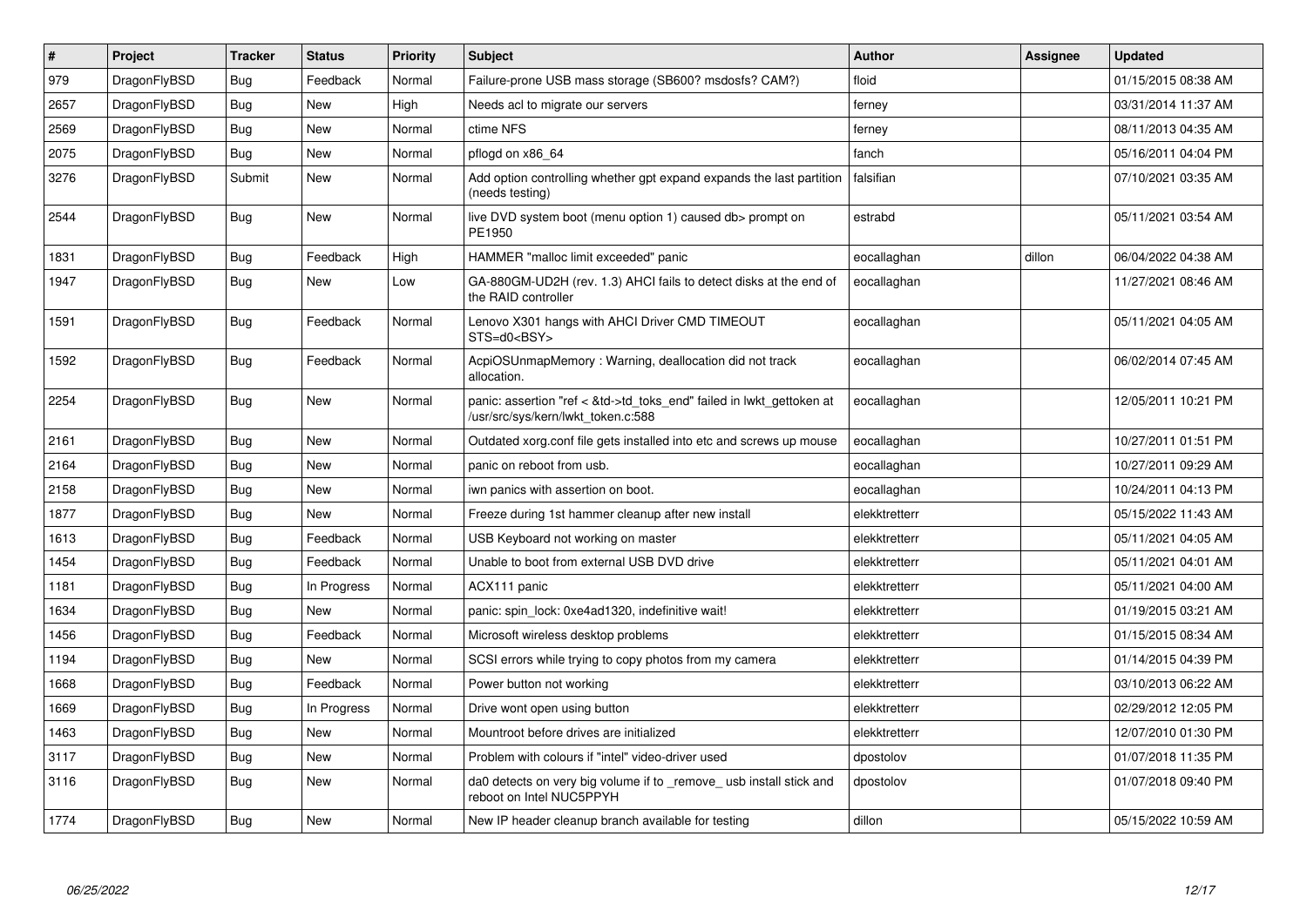| #    | Project      | <b>Tracker</b> | <b>Status</b> | <b>Priority</b> | Subject                                                                                                                                                   | <b>Author</b> | Assignee | <b>Updated</b>      |
|------|--------------|----------------|---------------|-----------------|-----------------------------------------------------------------------------------------------------------------------------------------------------------|---------------|----------|---------------------|
| 1448 | DragonFlyBSD | Bug            | Feedback      | Normal          | panic: assertion: _tp->tt_msg->tt_cpuid == mycpuid in<br>tcp_callout_active tcp_output tcp_usr_send netmsg_pru_send<br>netmsg_service tcpmsg_service_loop | dillon        |          | 05/11/2021 04:00 AM |
| 1429 | DragonFlyBSD | Bug            | Feedback      | Normal          | vkernel bug - "mfree: m->m_nextpkt != NULL"                                                                                                               | dillon        |          | 05/11/2021 04:00 AM |
| 1336 | DragonFlyBSD | Bug            | In Progress   | Normal          | Still looking for reports of missed directory entries w/ HAMMER                                                                                           | dillon        |          | 05/11/2021 04:00 AM |
| 2708 | DragonFlyBSD | <b>Bug</b>     | New           | Normal          | unable to send TCP nor UDP on age(4) interface                                                                                                            | dermiste      |          | 05/11/2021 03:54 AM |
| 3154 | DragonFlyBSD | Submit         | <b>New</b>    | Normal          | Update serial handling in bootloader                                                                                                                      | ddegroot      | dillon   | 11/06/2018 11:21 PM |
| 3147 | DragonFlyBSD | Submit         | New           | Normal          | Enable headless installation                                                                                                                              | ddegroot      |          | 10/09/2018 01:25 PM |
| 2721 | DragonFlyBSD | Submit         | Feedback      | Low             | Some few zalloc calls to objcache ones replacements                                                                                                       | dclink        | tuxillo  | 05/11/2021 04:08 AM |
| 2717 | DragonFlyBSD | Submit         | Feedback      | Normal          | Out of range numeric handling                                                                                                                             | dclink        | tuxillo  | 05/11/2021 04:08 AM |
| 2790 | DragonFlyBSD | Submit         | <b>New</b>    | Low             | filedesc softrefs increment code factoring                                                                                                                | dclink        |          | 02/21/2015 04:00 AM |
| 3076 | DragonFlyBSD | Bug            | <b>New</b>    | Normal          | sys/dev/netif/ig_hal/e1000_ich8lan.c:1594: sanity checking mixup?                                                                                         | dcb           |          | 10/11/2017 01:58 AM |
| 3025 | DragonFlyBSD | <b>Bug</b>     | New           | Normal          | sys/dev/powermng/powernow/powernow.c:284: bad comparison?                                                                                                 | dcb           |          | 09/23/2017 07:45 AM |
| 3011 | DragonFlyBSD | <b>Bug</b>     | In Progress   | Normal          | dragonfly/sys/dev/netif/re/re.c: suspicious code?                                                                                                         | dcb           |          | 07/29/2017 01:26 AM |
| 3021 | DragonFlyBSD | Bug            | In Progress   | Normal          | sys/dev/drm/i915/i915_gem_stolen.c:115]: (error) Signed integer<br>overflow for expression '65535<<20'                                                    | dcb           |          | 04/11/2017 12:46 PM |
| 3024 | DragonFlyBSD | Bug            | <b>New</b>    | Low             | sys/dev/netif/wi/if wi.c:1090]: (style) Redundant condition                                                                                               | dcb           |          | 04/11/2017 11:56 AM |
| 3022 | DragonFlyBSD | Bug            | <b>New</b>    | Normal          | sys/dev/netif/ath/ath/if_ath.c:2142: strange bitmask?                                                                                                     | dcb           |          | 04/11/2017 11:49 AM |
| 3018 | DragonFlyBSD | Bug            | New           | Normal          | sys/bus/u4b/wlan/if_run.c:5464]: (style) Redundant condition                                                                                              | dcb           |          | 04/11/2017 11:26 AM |
| 3145 | DragonFlyBSD | Submit         | In Progress   | Normal          | Update libelf to FreeBSD 12 current and build as base library usable<br>by ports                                                                          | davshao       | tuxillo  | 08/20/2021 03:58 PM |
| 3031 | DragonFlyBSD | Submit         | In Progress   | Normal          | Update drm/radeon to Linux 4.7.10 as much as possible                                                                                                     | davshao       | ftigeot  | 08/19/2021 12:33 PM |
| 2414 | DragonFlyBSD | <b>Bug</b>     | In Progress   | Normal          | Lenovo S10 acpi freeze (not new)                                                                                                                          | davshao       |          | 05/11/2021 04:13 AM |
| 2994 | DragonFlyBSD | Bug            | New           | Normal          | Intermittent boot hangs after git: hammer - HAMMER Version 7                                                                                              | davshao       |          | 03/30/2017 02:06 PM |
| 2835 | DragonFlyBSD | <b>Bug</b>     | New           | Normal          | /usr/include/c++/5.0/bits/c++locale.h likes<br>POSIX C_SOURCE>=200809                                                                                     | davshao       |          | 11/18/2015 03:40 AM |
| 2688 | DragonFlyBSD | Bug            | New           | Normal          | 67613368bdda7 Fix wrong checks for U4B presence Asrock Z77M<br>difficulty detecting USB keyboard                                                          | davshao       |          | 06/28/2014 07:08 PM |
| 2652 | DragonFlyBSD | Bug            | <b>New</b>    | Normal          | 189a0ff3761b47  ix: Implement MSI-X support locks up Lenovo<br>S10 Intel Atom n270                                                                        | davshao       |          | 05/14/2014 01:55 AM |
| 3243 | DragonFlyBSD | <b>Bug</b>     | <b>New</b>    | Normal          | SMART status not reported properly for SSD disks                                                                                                          | daftaupe      |          | 09/09/2020 11:03 PM |
| 3227 | DragonFlyBSD | Submit         | New           | Normal          | Add HAMMER2 instructions in the installation medium README                                                                                                | daftaupe      |          | 03/26/2020 03:34 PM |
| 2687 | DragonFlyBSD | <b>Bug</b>     | New           | Normal          | natacontrol software RAID in installer                                                                                                                    | csmelosky     |          | 06/22/2014 12:03 PM |
| 742  | DragonFlyBSD | Bug            | In Progress   | Normal          | umount problems with multiple mounts                                                                                                                      | corecode      | tuxillo  | 06/25/2022 04:02 AM |
| 731  | DragonFlyBSD | <b>Bug</b>     | New           | Normal          | system freeze on "slice too large"                                                                                                                        | corecode      | tuxillo  | 06/25/2022 04:01 AM |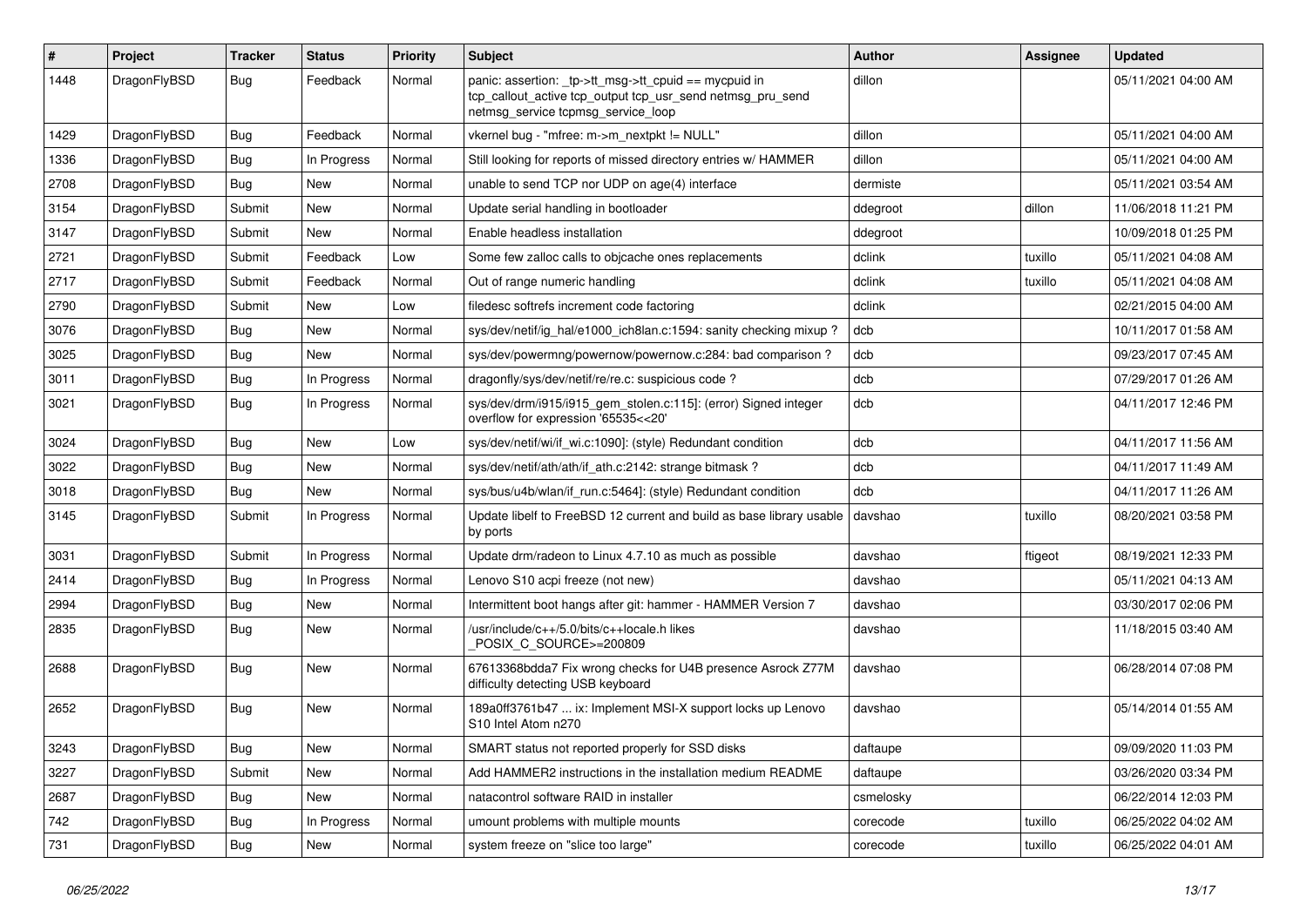| #    | Project      | <b>Tracker</b> | <b>Status</b> | <b>Priority</b> | Subject                                                                                                       | <b>Author</b> | Assignee | <b>Updated</b>      |
|------|--------------|----------------|---------------|-----------------|---------------------------------------------------------------------------------------------------------------|---------------|----------|---------------------|
| 1587 | DragonFlyBSD | <b>Bug</b>     | Feedback      | Normal          | can't gdb across fork                                                                                         | corecode      | tuxillo  | 05/11/2021 03:54 AM |
| 1584 | DragonFlyBSD | <b>Bug</b>     | In Progress   | Normal          | can't use ssh from jail: debug1: read_passphrase: can't open<br>/dev/tty: Device busy                         | corecode      | tuxillo  | 05/11/2021 03:53 AM |
| 1583 | DragonFlyBSD | Bug            | In Progress   | Normal          | panic: assertion: cursor->trans->sync_lock_refs > 0 in<br>hammer_recover_cursor                               | corecode      | tuxillo  | 05/11/2021 03:53 AM |
| 1556 | DragonFlyBSD | <b>Bug</b>     | New           | Normal          | many processes stuck in "hmrrcm", system unusable                                                             | corecode      | tuxillo  | 05/11/2021 03:52 AM |
| 1547 | DragonFlyBSD | <b>Bug</b>     | In Progress   | Normal          | disklabel64 automatic sizing                                                                                  | corecode      | tuxillo  | 05/11/2021 03:52 AM |
| 1528 | DragonFlyBSD | <b>Bug</b>     | In Progress   | Normal          | ktrace does not show proper return values for pipe(2)                                                         | corecode      | tuxillo  | 05/11/2021 03:52 AM |
| 1475 | DragonFlyBSD | <b>Bug</b>     | In Progress   | Normal          | kernel blocks with low memory and syscons setting a high res mode<br>scrollback                               | corecode      | tuxillo  | 05/11/2021 03:52 AM |
| 1474 | DragonFlyBSD | <b>Bug</b>     | <b>New</b>    | Normal          | ithread 1 unexpectedly rescheduled                                                                            | corecode      | tuxillo  | 05/11/2021 03:52 AM |
| 1469 | DragonFlyBSD | <b>Bug</b>     | In Progress   | Normal          | Hammer history security concern                                                                               | corecode      | tuxillo  | 05/11/2021 03:52 AM |
| 1442 | DragonFlyBSD | Bug            | <b>New</b>    | Normal          | blocking SIGSEGV and triggering a segment violation produces an<br>all CPU consuming process                  | corecode      | tuxillo  | 05/11/2021 03:52 AM |
| 1440 | DragonFlyBSD | Bug            | <b>New</b>    | Normal          | ptrace/gdb doesn't work after process blocks SIGTRAP                                                          | corecode      | tuxillo  | 05/11/2021 03:52 AM |
| 1287 | DragonFlyBSD | <b>Bug</b>     | Feedback      | Normal          | altg configuration doesn't work                                                                               | corecode      | tuxillo  | 05/11/2021 03:51 AM |
| 1198 | DragonFlyBSD | <b>Bug</b>     | <b>New</b>    | High            | DDB loops panic in db_read_bytes                                                                              | corecode      | tuxillo  | 05/11/2021 03:51 AM |
| 1030 | DragonFlyBSD | Bug            | In Progress   | Normal          | msdosfs umount panic                                                                                          | corecode      | tuxillo  | 05/11/2021 03:51 AM |
| 911  | DragonFlyBSD | <b>Bug</b>     | Feedback      | Normal          | kldload/kernel linker can exceed malloc reserve and panic system                                              | corecode      | tuxillo  | 05/11/2021 03:51 AM |
| 901  | DragonFlyBSD | <b>Bug</b>     | Feedback      | Normal          | route show needs to get data from all cpus                                                                    | corecode      | tuxillo  | 05/11/2021 03:50 AM |
| 847  | DragonFlyBSD | <b>Bug</b>     | Feedback      | Normal          | processes getting stuck on mount point                                                                        | corecode      | tuxillo  | 05/11/2021 03:50 AM |
| 781  | DragonFlyBSD | <b>Bug</b>     | In Progress   | Normal          | fdisk uses wrong geometry on usb flash drives                                                                 | corecode      | tuxillo  | 05/11/2021 03:50 AM |
| 1307 | DragonFlyBSD | <b>Bug</b>     | In Progress   | Normal          | hammer tid -2 shows unexpected result                                                                         | corecode      |          | 10/18/2016 05:29 PM |
| 341  | DragonFlyBSD | <b>Bug</b>     | New           | Normal          | Vinum erroneously repors devices as busy                                                                      | corecode      | swildner | 01/21/2012 04:50 AM |
| 1538 | DragonFlyBSD | <b>Bug</b>     | New           | Low             | mountroot should probe file systems                                                                           | corecode      | alexh    | 11/24/2010 06:35 PM |
| 1481 | DragonFlyBSD | Bug            | Feedback      | Normal          | panic: assertion: kva_p(buf) in soopt_from_kbuf (after ipfw pipe<br>show, 2.2.1-R)                            | combiner      |          | 05/11/2021 04:01 AM |
| 2736 | DragonFlyBSD | Bug            | <b>New</b>    | High            | kernel panics on acpi_timer_probe function                                                                    | cnb           |          | 05/11/2021 03:55 AM |
| 2735 | DragonFlyBSD | <b>Bug</b>     | <b>New</b>    | Urgent          | iwn panics SYSSASSERT                                                                                         | cnb           |          | 05/11/2021 03:55 AM |
| 3280 | DragonFlyBSD | <b>Bug</b>     | New           | Normal          | KMS console and i915(4) not working in 6.0                                                                    | cmusser       |          | 07/10/2021 03:35 AM |
| 3139 | DragonFlyBSD | <b>Bug</b>     | New           | Normal          | USB Mouse Does Not Work in DragonflyBSD guest on VirtualBox                                                   | chiguy1256    |          | 06/24/2018 10:14 PM |
| 2859 | DragonFlyBSD | <b>Bug</b>     | New           | Low             | Installer configuration menu always highlights "Select timezone", no<br>matter which step was last completed. | cgag          |          | 12/02/2015 01:54 PM |
| 2858 | DragonFlyBSD | <b>Bug</b>     | New           | Low             | Installer "Local or UTC" question should have "No" selected by<br>default.                                    | cgag          |          | 12/02/2015 01:18 PM |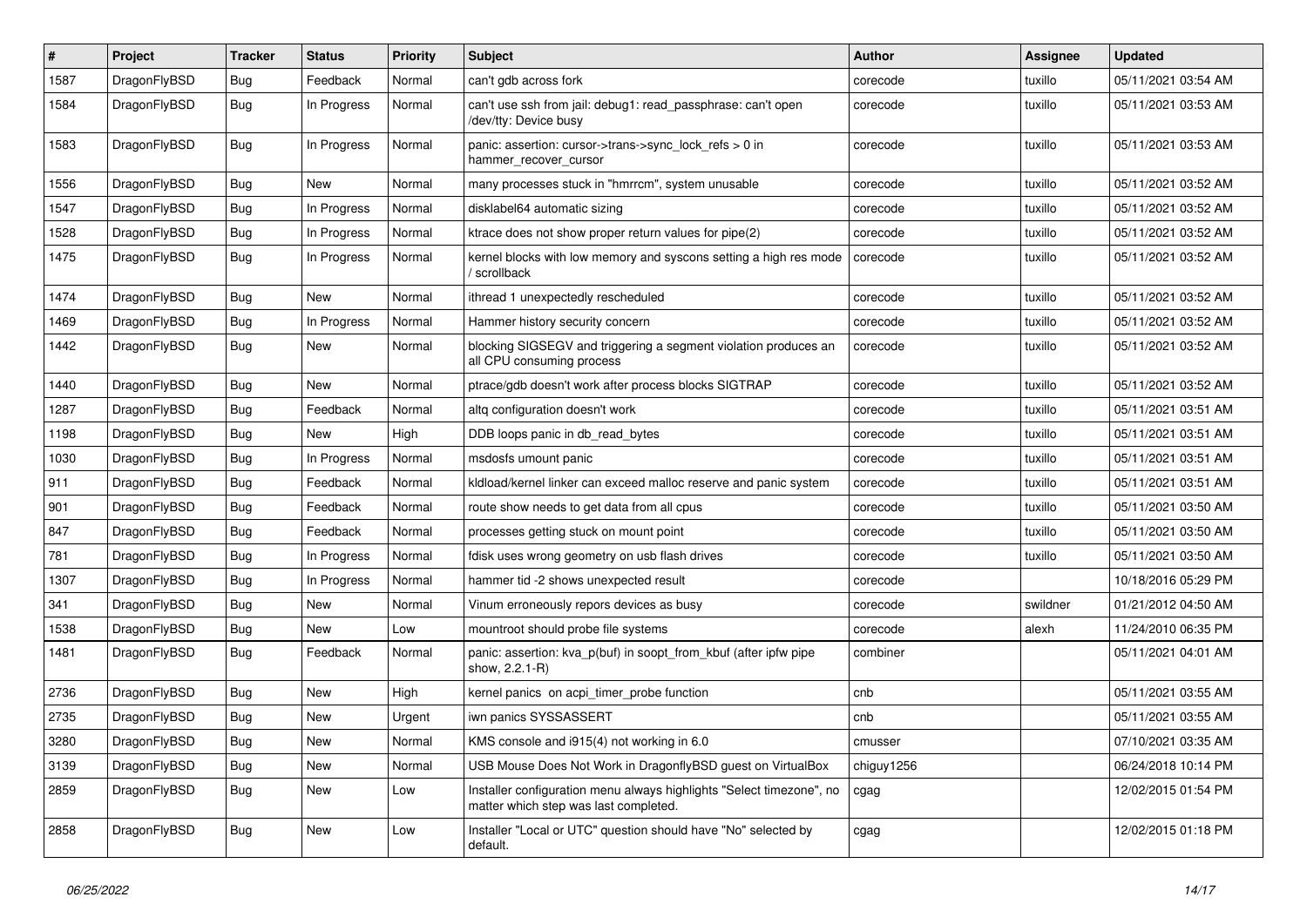| $\vert$ # | Project      | <b>Tracker</b> | <b>Status</b> | <b>Priority</b> | Subject                                                                                                                      | Author             | <b>Assignee</b> | <b>Updated</b>      |
|-----------|--------------|----------------|---------------|-----------------|------------------------------------------------------------------------------------------------------------------------------|--------------------|-----------------|---------------------|
| 3143      | DragonFlyBSD | <b>Bug</b>     | New           | Normal          | assertion "0" failed in hammer2 inode xop chain sync                                                                         | cbin               |                 | 07/18/2018 12:50 PM |
| 1618      | DragonFlyBSD | Bug            | Feedback      | Normal          | collision for 'struct pmap' when using RPC and <sys user.h=""></sys>                                                         | carenas            |                 | 05/11/2021 04:05 AM |
| 2319      | DragonFlyBSD | <b>Bug</b>     | <b>New</b>    | Normal          | crypt/passwd forward compat                                                                                                  | c.turner1          |                 | 02/28/2012 12:39 PM |
| 2265      | DragonFlyBSD | <b>Bug</b>     | <b>New</b>    | Normal          | mbsrtowcs does not properly handle invalid mbstate_t in ps                                                                   | c.turner1          | swildner        | 01/10/2012 07:56 PM |
| 725       | DragonFlyBSD | <b>Bug</b>     | In Progress   | Low             | 'make distribution' fails w/'ro' /usr/obj                                                                                    | c.turner           |                 | 03/09/2013 01:01 PM |
| 2115      | DragonFlyBSD | <b>Bug</b>     | New           | Normal          | [msk] system freeze after receive some paquet                                                                                | bsdsx              |                 | 08/22/2011 10:22 AM |
| 1521      | DragonFlyBSD | Bug            | Feedback      | Normal          | amd64 2.4 livecd won't mount root at boot                                                                                    | bolapara           |                 | 01/28/2018 03:45 AM |
| 1594      | DragonFlyBSD | Bug            | <b>New</b>    | Normal          | Kernel panic during boot from Live CD on Dell E6400                                                                          | bodie              |                 | 05/11/2021 03:54 AM |
| 3101      | DragonFlyBSD | <b>Bug</b>     | <b>New</b>    | Low             | PFI CGI install not working in dragonflybsd 5.0.1 USB install                                                                | bnegre82           |                 | 05/11/2021 04:14 AM |
| 3110      | DragonFlyBSD | <b>Bug</b>     | <b>New</b>    | Normal          | crash with ipfw3 under load                                                                                                  | bnegre82           |                 | 12/09/2017 06:22 AM |
| 1882      | DragonFlyBSD | Bug            | <b>New</b>    | Low             | Idea for handling new USB vendor/device codes                                                                                | bmk                |                 | 10/20/2010 12:15 PM |
| 3282      | DragonFlyBSD | Bug            | <b>New</b>    | Normal          | unexpected errno value from fopen()                                                                                          | bhaible            |                 | 07/10/2021 03:34 AM |
| 3283      | DragonFlyBSD | <b>Bug</b>     | <b>New</b>    | Normal          | mknodat() cannot create FIFOs                                                                                                | bhaible            |                 | 07/10/2021 03:34 AM |
| 3284      | DragonFlyBSD | Bug            | New           | Normal          | Wrong towlower() result for U+038A                                                                                           | bhaible            |                 | 07/10/2021 03:34 AM |
| 3281      | DragonFlyBSD | <b>Bug</b>     | <b>New</b>    | Normal          | Crash after leaving unattended for a while                                                                                   | bhaible            |                 | 07/10/2021 03:32 AM |
| 1718      | DragonFlyBSD | <b>Bug</b>     | Feedback      | Normal          | IDE disk drive not detected by x86_64 2.6.1 Live CD                                                                          | bcox               |                 | 11/27/2021 08:25 AM |
| 3132      | DragonFlyBSD | <b>Bug</b>     | <b>New</b>    | Low             | unifdef mined                                                                                                                | bcallah            |                 | 04/26/2018 08:34 PM |
| 331       | DragonFlyBSD | Bug            | In Progress   | Normal          | ftpsesame (aka Bridging S01E03)                                                                                              | bastyaelvtars      |                 | 03/09/2013 12:28 PM |
| 2107      | DragonFlyBSD | <b>Bug</b>     | New           | Normal          | 2.10.1 sata dvd drive issue                                                                                                  | ausppc             |                 | 07/31/2011 08:41 PM |
| 1148      | DragonFlyBSD | Bug            | In Progress   | Low             | BCM4311 wireless network adapter detected but not functional                                                                 | archimedes.gaviola |                 | 05/11/2021 04:00 AM |
| 3311      | DragonFlyBSD | <b>Bug</b>     | New           | Low             | TrueCrypt support may cause kernel crash                                                                                     | arcade@b1t.name    |                 | 04/29/2022 06:19 AM |
| 3278      | DragonFlyBSD | <b>Bug</b>     | <b>New</b>    | Normal          | Second screen image is distorted                                                                                             | arcade@b1t.name    |                 | 07/10/2021 03:36 AM |
| 3209      | DragonFlyBSD | <b>Bug</b>     | <b>New</b>    | Normal          | svc has some minor bugs                                                                                                      | arcade@b1t.name    |                 | 10/24/2019 09:08 AM |
| 2878      | DragonFlyBSD | <b>Bug</b>     | New           | Low             | [fix] CCVER problem when using clang and cpu extensions<br>(intrinsics)                                                      | arcade@b1t.name    |                 | 06/24/2016 04:25 AM |
| 2882      | DragonFlyBSD | <b>Bug</b>     | New           | Low             | bridge sends packets from individual interfaces                                                                              | arcade@b1t.name    |                 | 01/09/2016 12:43 PM |
| 2877      | DragonFlyBSD | <b>Bug</b>     | New           | Low             | sed fails when working with UTF-8 locale and non-UTF symbols                                                                 | arcade@b1t.name    |                 | 12/30/2015 11:20 AM |
| 2329      | DragonFlyBSD | <b>Bug</b>     | New           | Normal          | ibm x3550 & acpi                                                                                                             | ano                |                 | 06/03/2014 11:37 AM |
| 2520      | DragonFlyBSD | <b>Bug</b>     | New           | Normal          | panic: assertion "IS_SERIALIZED((ifp->if_serializer))" failed in<br>if_default_serialize_assert at /usr/src/sys/net/if.c:437 | ano                |                 | 03/09/2013 12:14 AM |
| 1921      | DragonFlyBSD | <b>Bug</b>     | In Progress   | Normal          | we miss mlockall                                                                                                             | alexh              | tuxillo         | 06/18/2022 04:08 AM |
| 1714      | DragonFlyBSD | <b>Bug</b>     | New           | Low             | hwpmc                                                                                                                        | alexh              | swildner        | 08/18/2012 02:03 PM |
| 1824      | DragonFlyBSD | <b>Bug</b>     | Feedback      | Normal          | kernel panic, x86, 2.7.3.859.ge5104                                                                                          | akirchhoff135014   |                 | 03/10/2013 07:49 AM |
| 2210      | DragonFlyBSD | <b>Bug</b>     | New           | Normal          | Bugtracker cannot assign default project for new users                                                                       | ahuete.devel       |                 | 11/17/2011 11:30 AM |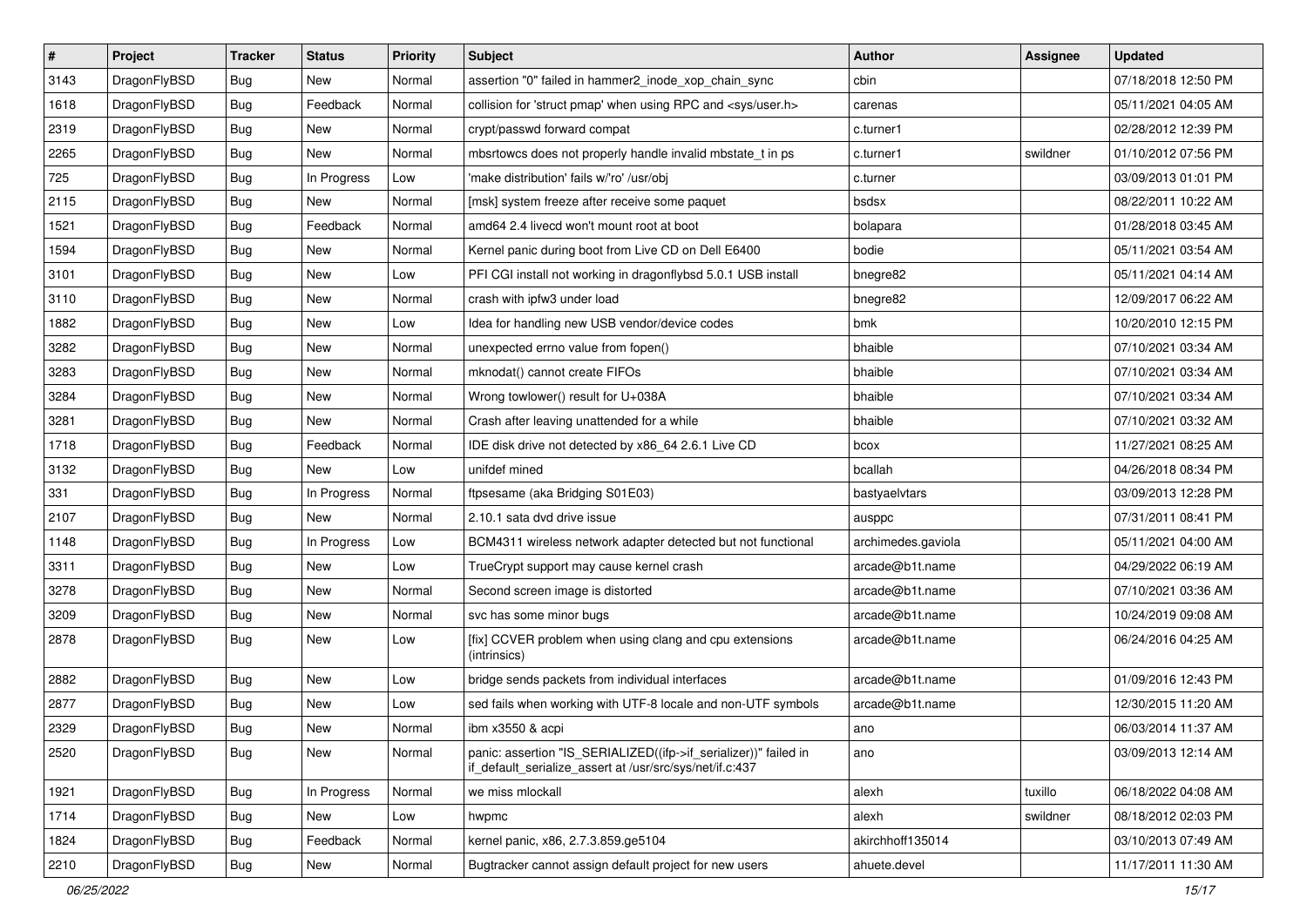| #    | Project      | <b>Tracker</b> | <b>Status</b> | <b>Priority</b> | Subject                                                                                                              | <b>Author</b>      | Assignee | <b>Updated</b>      |
|------|--------------|----------------|---------------|-----------------|----------------------------------------------------------------------------------------------------------------------|--------------------|----------|---------------------|
| 3300 | DragonFlyBSD | Bug            | <b>New</b>    | Normal          | Running Xvnc from TigerVNC package through the INETD daemon<br>in TCP WAIT mode fails hard                           | adrian             |          | 01/08/2022 04:25 AM |
| 3301 | DragonFlyBSD | Bug            | <b>New</b>    | Normal          | Gkrellm from the packages is not showing logged in users in main<br>window, logged in users always $== 0$            | adrian             |          | 01/08/2022 04:24 AM |
| 3299 | DragonFlyBSD | <b>Bug</b>     | In Progress   | Normal          | DragonFlyBSD reports utterly wrong uptime (most of the time, right<br>after booting in)                              | adrian             |          | 11/11/2021 01:43 PM |
| 2250 | DragonFlyBSD | Bug            | <b>New</b>    | Normal          | Kernel panic                                                                                                         | adamk              |          | 11/23/2018 01:10 AM |
| 1941 | DragonFlyBSD | <b>Bug</b>     | <b>New</b>    | Normal          | wlan config crash                                                                                                    | abandon.every.hope |          | 12/24/2010 07:54 PM |
| 2852 | DragonFlyBSD | Bug            | New           | Normal          | Hammer File System - hangs on undo during system boot / mount -<br>will not recover on DragonFlyBSD newer than 3.6.0 | abale              |          | 05/11/2021 04:07 AM |
| 3120 | DragonFlyBSD | Bug            | <b>New</b>    | Normal          | Intel AC 8260 firmware does not load                                                                                 | Vintodrimmer       |          | 08/28/2018 03:30 AM |
| 3240 | DragonFlyBSD | <b>Bug</b>     | New           | High            | compile error because of openssl with /usr/dports/security/rhash for UlasSAYGIN<br>mysql 8 install                   |                    |          | 06/04/2020 08:05 AM |
| 3219 | DragonFlyBSD | Bug            | <b>New</b>    | Normal          | x11/xorg port can not be build                                                                                       | <b>UlasSAYGIN</b>  |          | 03/31/2020 08:57 AM |
| 2595 | DragonFlyBSD | Bug            | New           | Normal          | DragonFly 3.4.3 crashes on SUN Blade X6250 with Qlogic ISP 2432<br>FC card                                           | Turvamies          |          | 10/07/2013 11:53 AM |
| 2493 | DragonFlyBSD | Bug            | <b>New</b>    | Normal          | vidcontrol: invalid video mode name                                                                                  | Svarov             |          | 01/24/2013 09:55 AM |
| 1246 | DragonFlyBSD | <b>Bug</b>     | <b>New</b>    | Normal          | bad resolution (monitor desync) with livedvd                                                                         | Przem0l            |          | 02/18/2014 06:29 AM |
| 2499 | DragonFlyBSD | <b>Bug</b>     | In Progress   | Urgent          | DRAGONFLY_3_2 lockd not responding correctly                                                                         | Nerzhul            |          | 01/22/2013 12:47 PM |
| 3006 | DragonFlyBSD | <b>Bug</b>     | New           | Normal          | boot0cfg: panic in kern_udev.c in function _udev_dict_set_cstr when<br>installing in VirtualBox                      | MichiGreat         |          | 04/01/2017 02:22 PM |
| 1700 | DragonFlyBSD | Submit         | In Progress   | Normal          | skip boot2 menu on <enter></enter>                                                                                   | Johannes.Hofmann   | tuxillo  | 05/15/2022 08:35 AM |
| 1850 | DragonFlyBSD | Bug            | <b>New</b>    | Normal          | volume-add on hammer root fs panic                                                                                   | Johannes.Hofmann   |          | 04/18/2019 04:27 AM |
| 2453 | DragonFlyBSD | <b>Bug</b>     | New           | Normal          | panic: assertion "gd->gd_spinlocks == 0" failed                                                                      | Johannes.Hofmann   |          | 11/12/2012 12:54 PM |
| 2617 | DragonFlyBSD | Bug            | Feedback      | Normal          | Possible issue with wireless mouse on 3.6 release                                                                    | FilippoMo          |          | 01/14/2015 03:42 PM |
| 2620 | DragonFlyBSD | Bug            | <b>New</b>    | Normal          | moused problem                                                                                                       | FilippoMo          |          | 12/20/2013 10:32 AM |
| 2618 | DragonFlyBSD | <b>Bug</b>     | New           | Normal          | mouse problem on RELEASE-3_6_0                                                                                       | FilippoMo          |          | 12/20/2013 03:26 AM |
| 989  | DragonFlyBSD | <b>Bug</b>     | New           | Normal          | installer/fdisk trouble with wrapped values                                                                          | Discodestroyer     |          | 02/18/2014 06:27 AM |
| 2806 | DragonFlyBSD | Bug            | <b>New</b>    | Normal          | failed to configure a link-local address on ath0 (errno = 22)                                                        | Chingyuan          |          | 05/25/2021 01:00 AM |
| 2870 | DragonFlyBSD | Bug            | <b>New</b>    | High            | Broken text and icons when glamor acceleration is used                                                               | 375gnu             | ftigeot  | 01/31/2016 12:13 AM |
| 1397 | DragonFlyBSD | <b>Bug</b>     | Feedback      | Normal          | jobs -I output inconsistency when called from script                                                                 | Anonymous          | tuxillo  | 05/15/2022 05:07 AM |
| 1398 | DragonFlyBSD | Submit         | In Progress   | Normal          | hdestroy(3) restricts hash key to point to malloc'ed space                                                           | Anonymous          |          | 08/20/2021 04:06 PM |
| 2438 | DragonFlyBSD | Submit         | Feedback      | Normal          | <b>TRIM</b> fixes                                                                                                    | Anonymous          | tuxillo  | 05/11/2021 03:45 AM |
| 3041 | DragonFlyBSD | Submit         | New           | Normal          | firmware: Remove embedding of multiple images in one module.                                                         | Anonymous          |          | 12/25/2020 02:15 AM |
| 1390 | DragonFlyBSD | <b>Bug</b>     | In Progress   | Normal          | Use id_t type for {get,set}priority()                                                                                | Anonymous          | tuxillo  | 07/05/2019 02:18 AM |